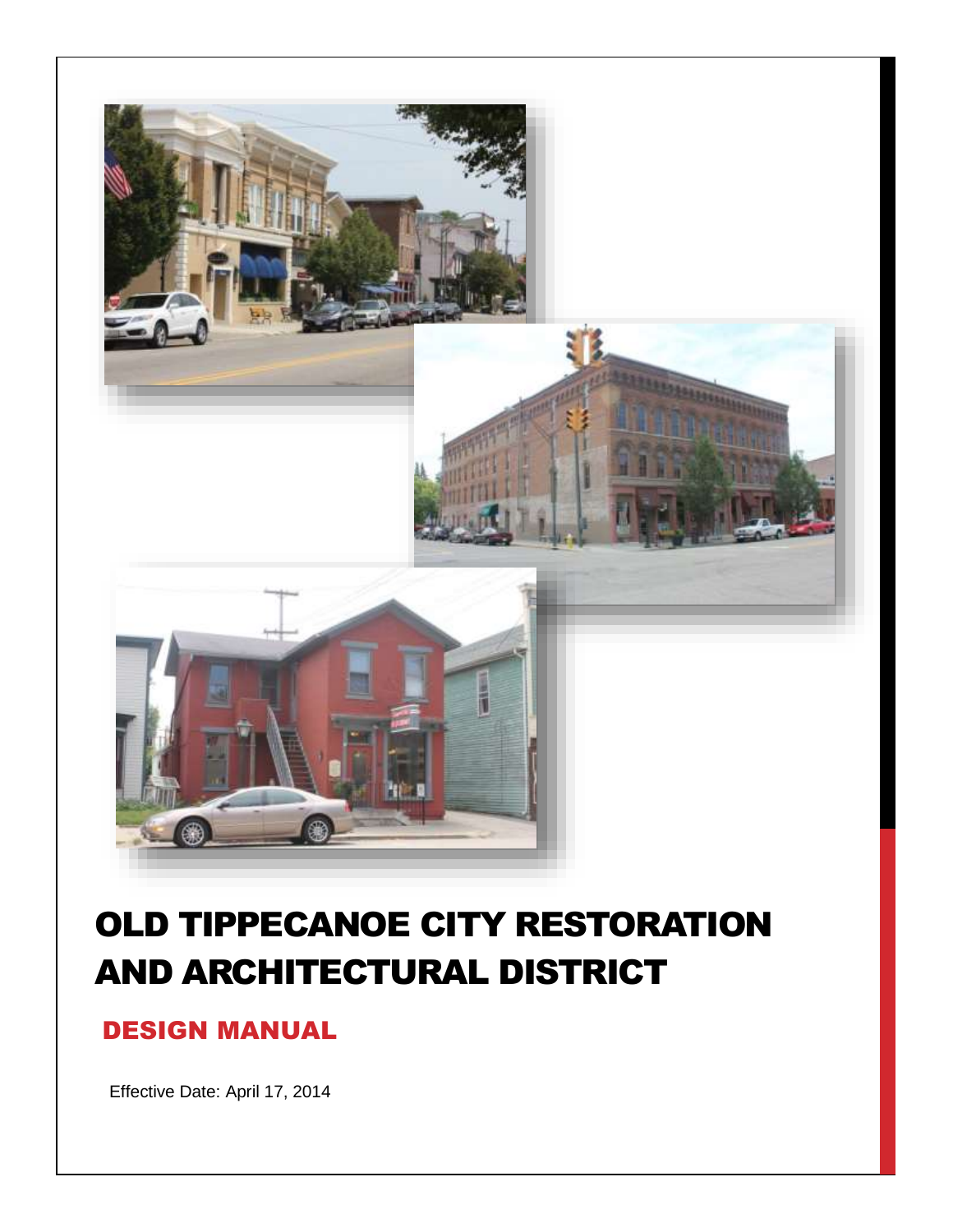# INTRODUCTION

Our community's history is one of the core elements that defines Tipp City and nowhere is that history more prevalent than in the city's downtown and oldest neighborhoods along Main Street, also known as the Old Tippecanoe City Restoration and Architectural District (hereafter referred to as the Restoration District) . This area contributes so much to Tipp City's sense of place that the community has come together over history to establish special programs designed to protect and enhance the area with a variety of tools including designation of the area as a historic area on the National Register of Historic Places, applying to be a Certified Local Government (CLG) with the State of Ohio, and establishing these local guidelines and standards for renovation, rehabilitation, demolition, etc.

The first tool the city utilized was nominating the area for inclusion in the National Register of Historic Places in 1982. One of the main points of designation was that it provides some measure of protection from demolition or other negative impacts from federally funded or licensed projects. The designation is even required, in some cases, to receive certain funding assistance from private or non-profit groups such as the National Trust for Historic Preservation. The national designation does not, however, completely



prevent the owner of a listed property from remodeling, repairing, altering, selling, or even demolishing a building.

While the national designation provides some level of protections, the city understood the importance of protecting the historical character of the buildings regardless of the involvement of federal dollars. After the national designation, the city looked to other tools for historic preservation and protection that included Tipp City becoming a Certified Local Government (CLG) with the State of Ohio. The CLG program is a federal, state, and local partnership that promotes the preservation of local historic resources by providing assistance to local communities including funding (i.e., matching grants program) that can be used for a variety of preservation projects. To become a CLG, the city must have the following:

- A qualified commission of at least five members who designate historic properties and review proposed changes to the historic environment;
- An ordinance designed to protect historic resources and offer guidance to those wishing to make changes to historic buildings, sites, and districts;
- A procedure for identifying historic properties by which they can be surveyed and recorded, designated locally, and nominated to the National Register of Historic Places; and
- A public participation program which invites and encourages citizens to participate in the community's historic preservation program.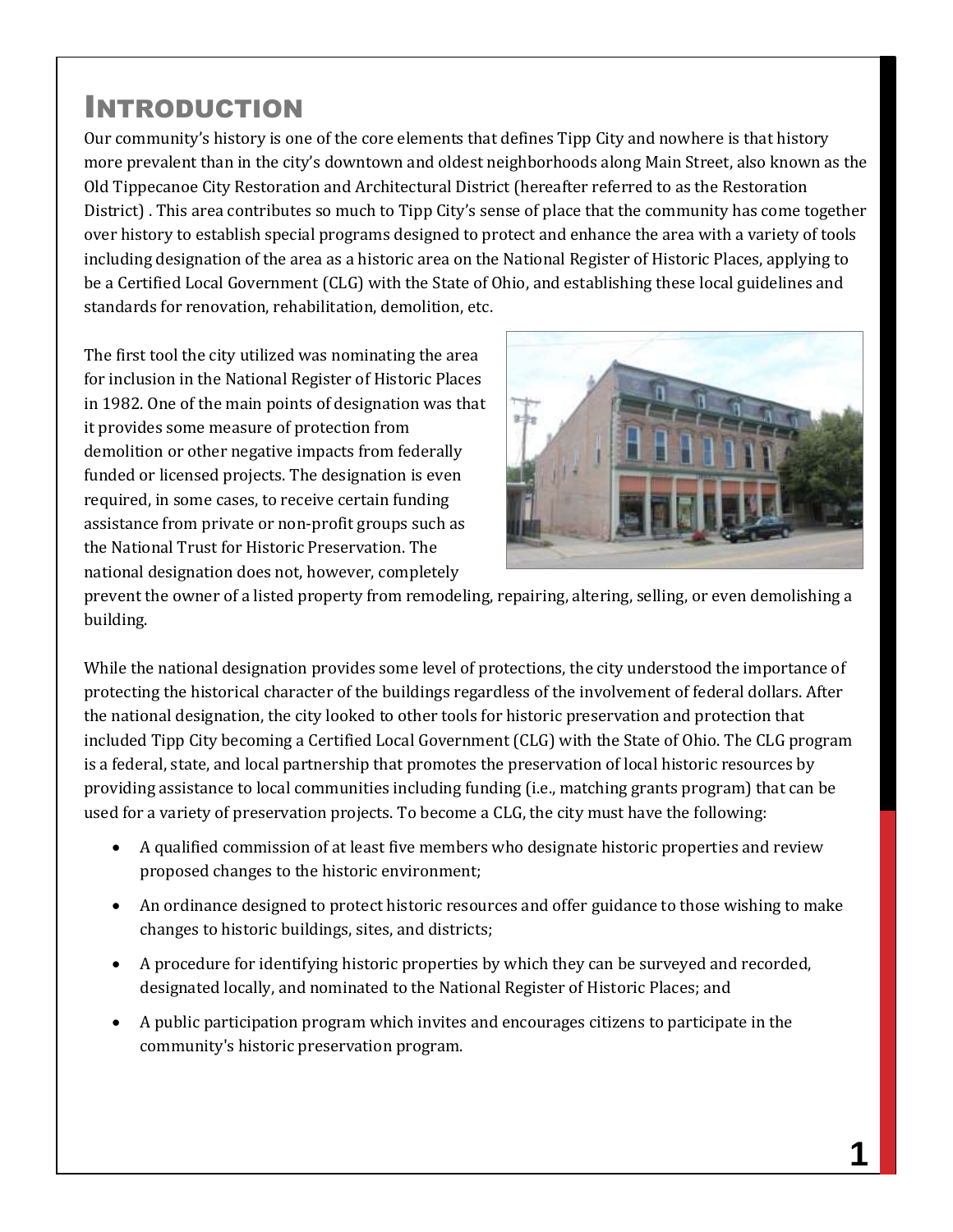The city originally adopted a special ordinance protecting the Old Tippecanoe Main Street Historic District through a special zoning overlay district by an act of the Tipp City Council in December 1974 (Ordinance No. 46-74). The ordinance established standards and guidelines to help preserve the unique historic character of Tipp City's original commercial center and nearby residential areas. The ordinance also established the Restoration Board as the commission who has the authority to review any proposed changes within the district. The ordinance and guidelines were all developed with extensive public participation and involvement that continues today with the update of these standards. With the guidelines and board in place, and with the nomination of the area to the National Register of Historic Places, Tipp City became an Ohio CLG on 2005.

Beyond the tools implemented by the city, nothing compares to the work undertaken by the residents, property owners, and business owners of the area. It is the outstanding efforts of these many people that have resulted in an attractive, vibrant historic district that contributes so greatly to Tipp City's identity and anchors our community's cultural heritage for our residents. Succeeding generations have continued the work of preserving and restoring the public spaces and individual private properties that make the Old Tippecanoe City Restoration and Architectural District a distinctive place worthy of special attention.

# PURPOSE OF THIS MANUAL

Living or working in a historic building can be very satisfying, but it can also be a challenge when the time comes to make a repair to some part of the structure, use a material that is no longer available, or when you want to make an alteration or addition to help the building better match today's lifestyles and business practices. At the same time, it is important to the overall area to ensure that any future development, renovations, or other changes are in keeping with the character of the district and the character of the original building so as to protect this resource for the long term because once a historical characteristic of a building or structure is eliminated, it is likely lost forever.

New construction, renovation, rehabilitation, and even maintenance of a structure within a historic district have so many variables that it is almost impossible to apply a strict set of standards to all structures. Each structure may have been built for a different purpose, in a different era, and/or with a different architectural style or theme that may vary greatly from an adjacent structure or one that is in the same neighborhood but just down the street. The purpose of this document is to provide a framework of design guidelines that the Restoration Board and staff can use when reviewing an application for a Certificate of Appropriateness (COA), discussed later in this document. These guidelines are not a substitute for any standards found in applicable building or fire codes, or for those standards found in the Tipp City Zoning Code.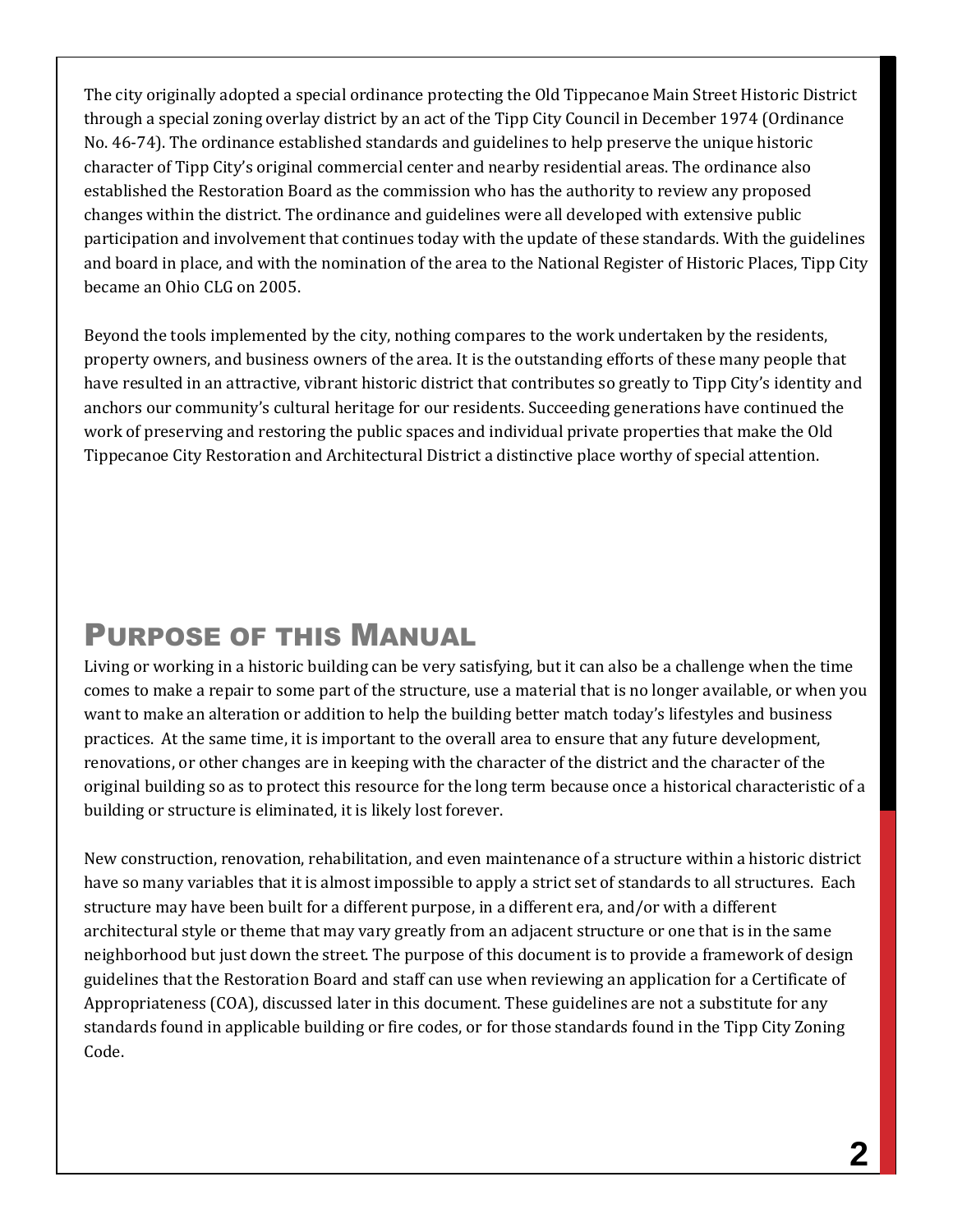# THE RESTORATION DISTRICT

As stated earlier, the Old Tippecanoe City Restoration and Architectural District (Restoration District) has been established as a zoning overlay district by special ordinance of the Tipp City Council and as maintained in the current Tipp City Zoning Code. The official boundaries of the Restoration District are illustrated on the Tipp City Zoning Map but are recreated below for illustration purposes. All properties within this district are subject to the applicability provisions of the RA Overlay Zoning District and to these guidelines as established in the Tipp City Zoning Code.



# THE RESTORATION BOARD

The Restoration and Architectural Board of Review (hereafter referred to as the Restoration Board) were appointed by the Tipp City Council in 1975 to help preserve the historic character of the Old Tippecanoe City Restoration and Architectural District. The expressly stated purpose of the Restoration Board and the additional zoning code standards is to stabilize and improve property values within the Restoration District. Since then, this has been accomplished through protection and preservation of the basic characteristics that make the Restoration District a focal point for the community and a unique place to live, work and visit.

The most common activity of the Restoration Board is its review of property owners' plans for construction, alteration, repair, moving, or demolition of structures within the Restoration District. The Restoration Board uses *The United States Secretary of the Interior's Standards for the Treatment of Historic Properties* and the standards and guidelines of this manual to help determines whether a proposed activity and the results of that activity are appropriate to the preservation and continued improvement of the Restoration District.

The Restoration Board can help with interpretations of the standards in the law. The Restoration Board strongly encourages that applicants submit conceptual plans for review, especially in the early thinking stages. When more information is provided in the beginning, the likelihood of later surprises is reduced. By its very nature, working with older buildings is challenging. Better results are obtained when the planning for a project is thorough and reviewed by independent persons who can see the project from a fresh perspective. The Restoration Board welcomes the opportunity to contribute to a better design, rather than face the difficulty of denying approval for a finished plan that just doesn't fit the style of the building or the goals for the Restoration District.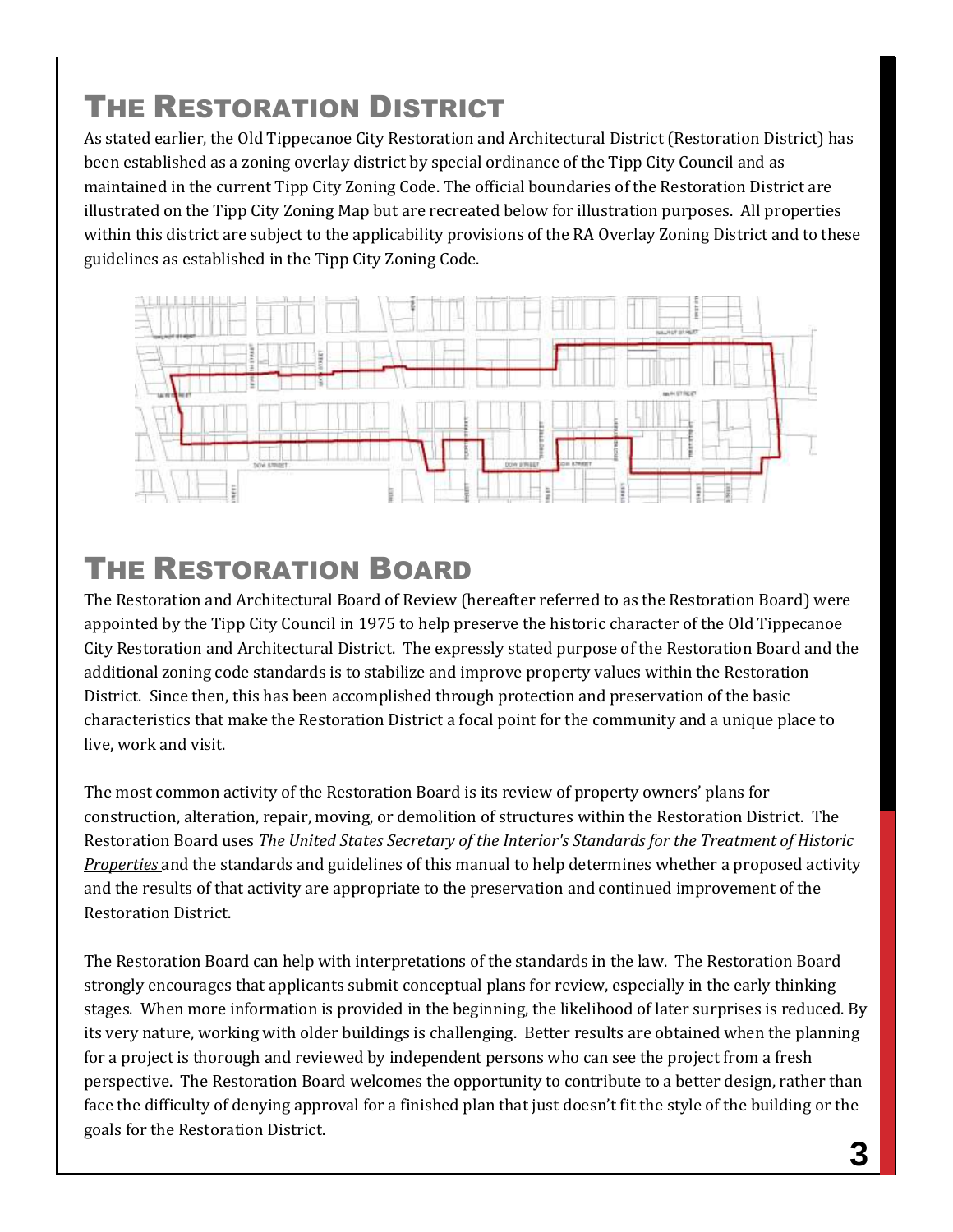# CERTIFICATE OF APPROPRIATENESS

Property owners, residents, and tenants are required to apply for and obtain a Certificate of Appropriateness (COA) from the Restoration Board or city staff before beginning any work described in this manual or the Tipp City Zoning Code if the subject property is within the Restoration District. As the certificate's name suggests, the goal of the review is to ensure that changes made in the Restoration District are appropriate for the style or design of the existing building and harmonious with its neighboring structures. By protecting the historic character of each building, the city, owners, and tenants are protecting the history of the district and, more importantly, the value of this resource.

The requirement for a COA primarily applies to the exterior of structures and typically only to changes that will result in significant changes (e.g., materials, colors, bulk, massing, character, style, etc.); it does not apply to the interior of any home or business. There is no fee for applying, and application forms are available upon request at the Tipp City Community and Economic Development Department.

For some work, such as painting or minor changes, staff can review and decide on COAs while in all other cases, the Restoration Board is responsible for the review. The regular meeting is scheduled for the fourth Tuesday of each month in the Tipp City Government Center Council Chamber. The Chairperson can also call special meetings, if an unusual situation needs to be reviewed ahead of time. Anyone may attend the Restoration Board meetings. Residents and property owners are encouraged to attend, so they will know what public or private projects are being proposed in the Restoration District.

Along with an application, owners/tenants must provide any additional information that will assist the Restoration Board in reaching a decision on the proposed activity. For example, blueprints, paint samples, and other materials that help show or explain what changes are proposed. In addition, either the applicant or a representative must attend the meeting to discuss the project and the way it will be done.

It is the intent of the Restoration District regulations that the Restoration Board encourage alterations and repairs to structures in the spirit of their architectural style, and that additions to structures be made in styles that should complement the original architectural style. The Restoration Board may request additional information, sketches, and data necessary to accomplish these goals. The Restoration Board has the power to call in experts and specialists for testimony and opinion to aid in its deliberations. The Board may also recommend changes in the plans that it considers desirable, and may accept an applicant's voluntary amendment of the application to include or reflect the agreed changes.

In the event that the Restoration Board does not approve an application, the applicant has the right to appeal that decision to the Tipp City Board of Zoning Appeals pursuant to the Tipp City Zoning Code.

Nothing in the Restoration District regulations shall prevent the construction, reconstruction, alteration, restoration, or demolition of any feature which the City Manager or similar official shall certify is required by the public safety because of unsafe or dangerous condition. In such emergency situation, the Restoration Board will be consulted after the emergency has been stabilized.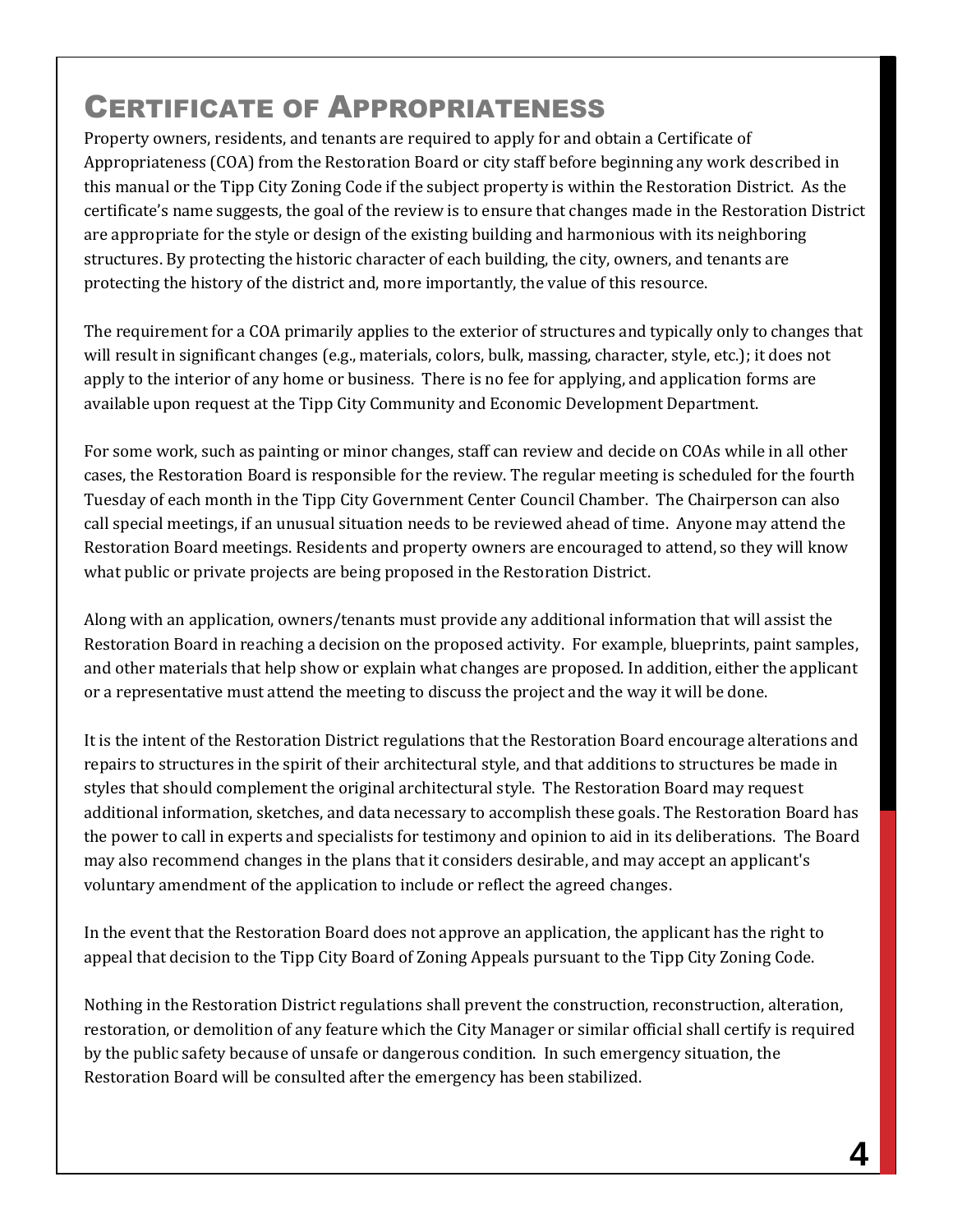Obtaining a Certificate of Appropriateness for a proposed project is an important step. Failure to apply for and obtain a required Certificate of Appropriateness, or performing work beyond the scope of the permit, can result in the responsible parties being charged with a violation of the Tipp City Zoning Code. Contacting the Restoration Board early in the planning phase of a project will help you avoid any of those kinds of law enforcement procedures.

# ALTERNATIVE EQUIVALENT COMPLIANCE

Alternative equivalent compliance is a procedure that allows an applicant for a COA, and other limited applications, to propose unique design options, new materials, or new technologies, as an alternative to a standard or guideline established in the Tipp City Zoning Code provided it meets or exceeds the intent of the design-related provisions. It is not a variance, waiver or weakening of regulations; rather, this procedure permits an applicant to suggest an alternative approach that is very specific to the project and that is equal to or better than the strict application of a specific standard or guideline. An approval of an alternative equivalent compliance shall apply only to the specific site for which it is requested and does not establish a precedent for assured approval of other requests.

An alternative equivalent compliance application can be obtained at the Tipp City Community and Economic Development Department. The application shall be review simultaneously with the COA application with the Restoration Board having the authority to make a decision on both applications.

Decisions on an alternative equivalent compliance application shall be based on consideration of the review criteria that is officially identified in the Tipp City Zoning Code but is also summarized as follows:

- 1) The proposed alternative achieves the intent of the subject standard or guideline to the same or better degree than the subject standard or guideline;
- 2) The proposed alternative achieves the goals and policies of the comprehensive plan to the same or better degree than the subject standard or guideline;
- 3) The proposed alternative results in benefits to the community that are equivalent to or better than compliance with the subject standard or guideline; and
- 4) The proposed alternative imposes no greater impacts on adjacent properties than would occur through compliance with the specific requirements of the Tipp City Zoning Code.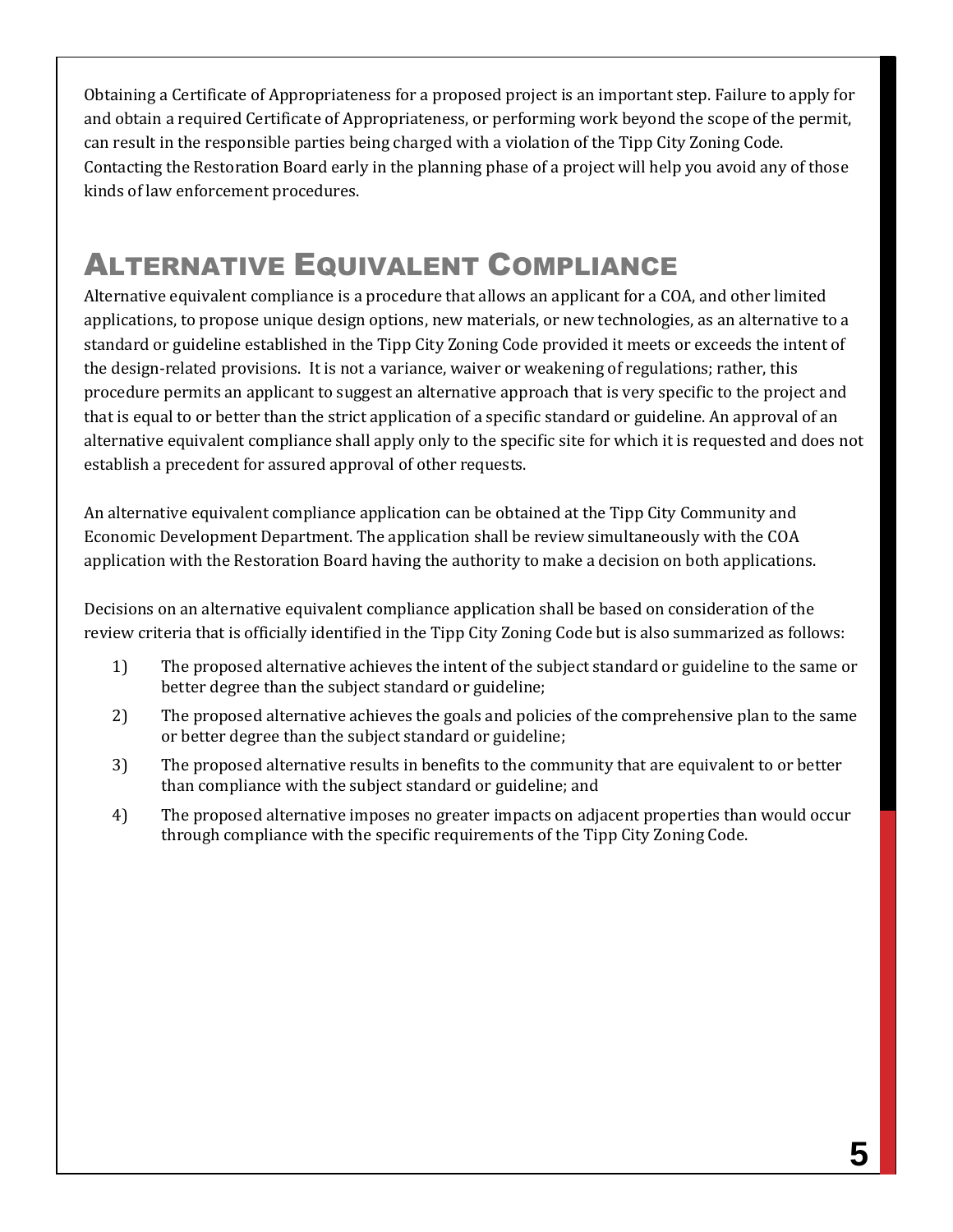# TYPES OF WORK IN THE RESTORATION DISTRICT

There are several types of work that may take place in the Restoration District with different implications in the applicability of these standards and guidelines and/or the requirements for a COA. The following are general definitions of the types of work that may be subject to review. **Please consult the Tipp City Zoning Code to officially determine if any of the proposed work requires a COA.** In some cases, there may be a several types of work taking place on the same property at one time.

# MAINTENANCE (PRESERVATION)

Maintenance involves any work that focuses on keeping the property in good condition by repairing features as deterioration becomes apparent, using procedures that retain the original character and finish of the features. This work may include repairs that involve no change in materials, color, or other alterations that would subject the maintenance to review under a COA application. Property owners are strongly encouraged to maintain their property in good condition so that more aggressive measures of rehabilitation, restoration, or reconstruction are not needed. Repainting a structure or architectural element in the same color(s) is considered maintenance. Replacing elements (e.g., windows, doors, etc.) with elements that have the same appearance, same color, and same materials are also considered maintenance but may or may not require a COA, depending on the extent of the work.

**Does maintenance work require a COA?** No, as long as any work does not result in a change of materials, change of color, addition or removal of any architectural or building element, but rather involves work that preserves the building as it currently appears through ordinary repairs and maintenance. If the work involves painting the building or portion of the building in a different color, a COA shall be required but may be reviewed and approved by staff.

#### REHABILITATION

Rehabilitation is the process of returning a property to a state of use or occupancy while still preserving those portions or features of the property that are significant to its historic, architectural and cultural values. In rehabilitation, the basic character and significant details are respected and preserved, but some sympathetic alterations may also occur to address modern uses.

**Does rehabilitation work require a COA?** This will depend on the specific details of the proposed work. If the applicant is replacing or repairing a building element (e.g., windows, doors, ornamentation, etc.) that is a same-for-same replacement with no change in color, material, design, etc., a COA will not be required. Any other change shall require a COA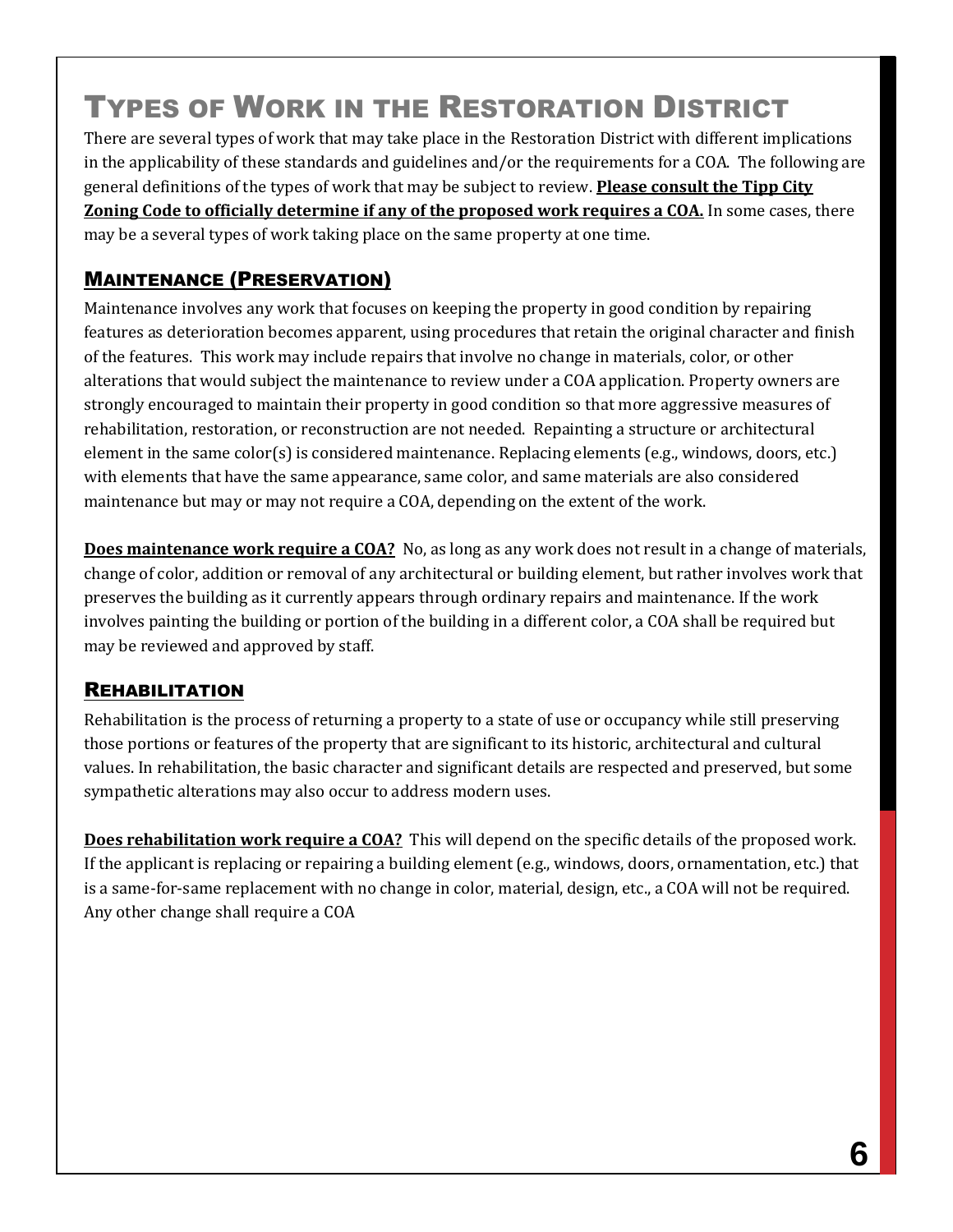### **RESTORATION**

The restoration of a structure or portion of a structure means to reproduce the appearance of the structure or portion of a structure exactly as it looked at a particular moment in time. Typically restoration means restoring the structure or portion of a structure to its original appearance that may include work such as the removal of oversiding, the addition of original architectural features, or removal of modern features that do not reflect the applicable architectural era.

**Does restoration work require a COA?** Yes, pursuant to this manual and the Tipp City Zoning Code.

# NEW CONSTRUCTION OR ADDITIONS

New construction shall include the construction of a new structure or the addition of space to an existing building or structure where there is an expansion of floor area. This type of work may also include the reconstruction of a building or structure that previously existed on the site but that has since been modified or removed to the point that the structure will need to be reconstructed to reestablish the historic nature of the building.

**Does any new construction or addition require a COA?** Yes, pursuant to this manual and the Tipp City Zoning Code.

### **DEMOLITION**

Demolition shall include the demolition of any structure or portion of a structure that eliminates floor area. The removal or replacement of elements (e.g., siding, doors, windows, etc.) shall be considered restoration, rehabilitation, or renovation work.

**Does any demolition require a COA?** Yes, pursuant to this manual and the Tipp City Zoning Code.

# MOVING OF A STRUCTURE

This type of work is rare but involves the moving of a structure from one part of the Restoration District to another property, whether that property is located within or outside the Restoration District.

**Does moving a structure require a COA?** Yes, pursuant to this manual and the Tipp City Zoning Code.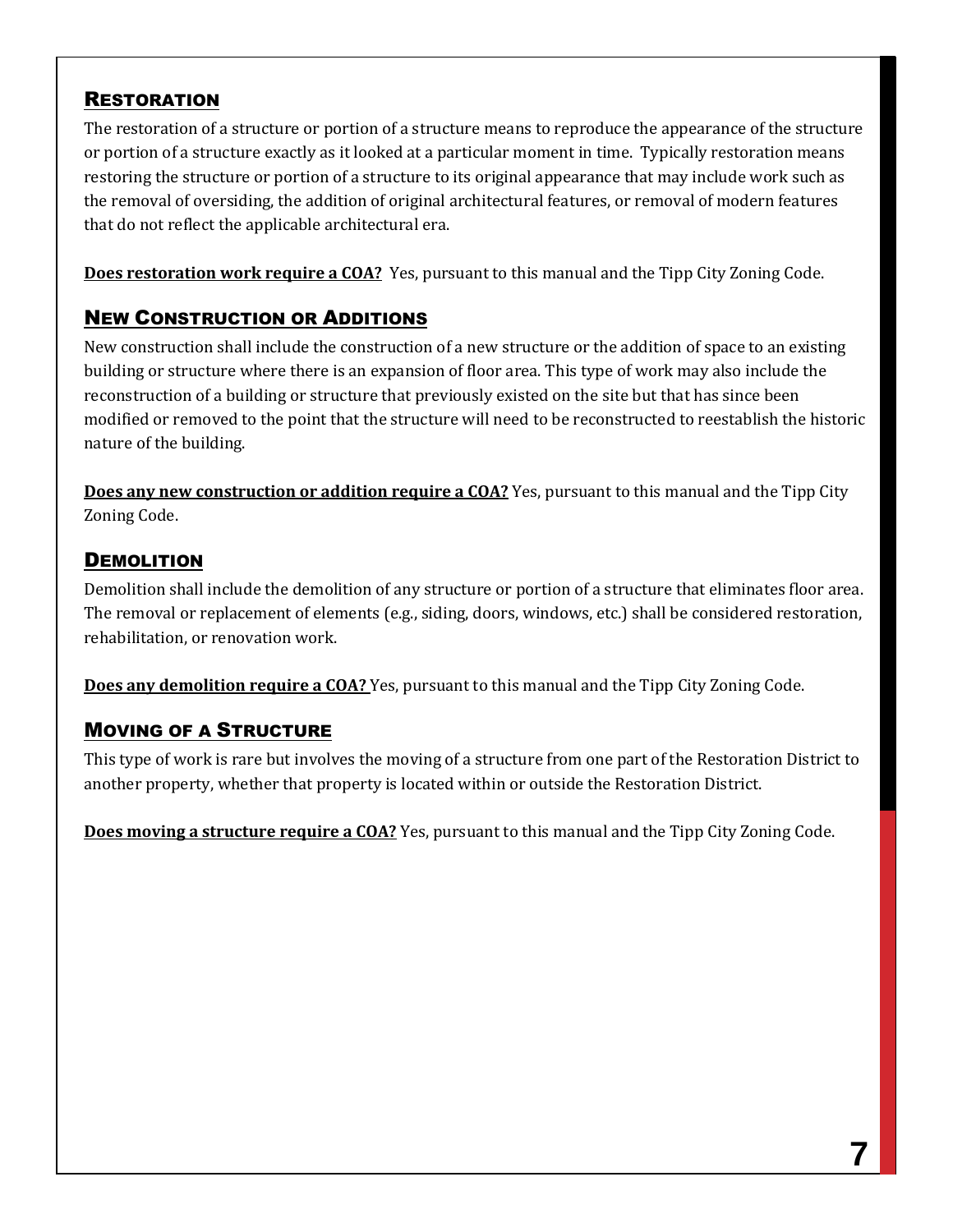# DESIGN STANDARDS AND GUIDELINES

When reviewing an application, the Restoration Board or staff, as applicable, will review each application on a case-by-case basis to determine compliance with the following standards and guidelines found on the following pages. In some cases, certain guidelines may not apply. For example, if an application relates to the replacement or changing of a window, the guidelines for doorways or for new construction will not apply. The Restoration Board or staff will evaluate the application based on these guidelines but also in how the application relates to adjacent structures and to the overall character of the district.

On the following pages is a mix of standards ("shall" and "must" type language) that establishes objective, mandatory requirements for the work as well as guidelines ("should" or "encouraged" type language) that establishes guidance for review but still maintains a level of discretionary review for the Restoration Board. The purpose of this mix of objective and discretionary language is to provide standards and guidance wherever possible but recognize that it would be impossible to create a set of rules applicable to all the structures in the district given the wide range of building types, styles, and ages. This is substantiated by case law in Ohio where it was opined that "It is the function of the legislative body to determine policy and to fix the legal principles which are to govern in given cases. \* \* \* However, it is not possible for the legislature to design a rule to fit every potential circumstance. As such, legislation may be general in nature, and discretion may be given to an administrative body to make subordinate rules, as well as to ascertain the facts to which the legislative policy applies. \*\*\* In order to be valid, however, the legislative enactment must set forth sufficient criteria to guide the administrative body in the exercise of its discretion."<sup>1</sup> In the case of Tipp City, this document has been adopted by City Council to establish the criteria for review to help guide the Zoning Administrator and Restoration Board (i.e., the administrative body) in the "exercise of its discretion" With the adoption of this document and also with its incorporate into the Tipp City Zoning Code by reference, this document shall be administered and enforced to its full extent as part of the zoning regulations in Tipp City.

 $\overline{a}$ <sup>1</sup> *Village of Hudson v. Albrecht, Inc*., 9 Ohio St. 3d 69, 73, 458 N.E.2d 852, 857 (1984)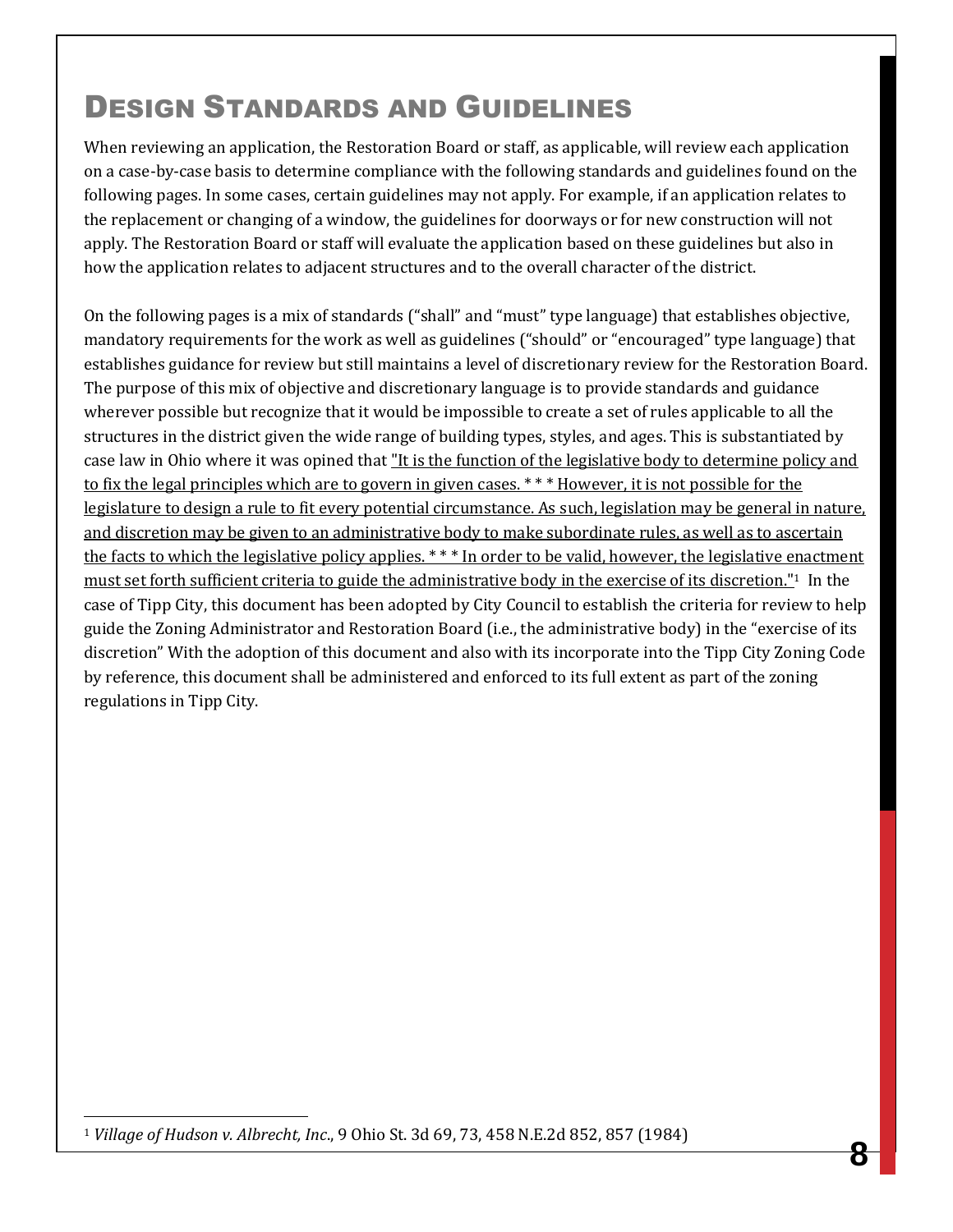### ORDINARY REPAIRS AND MAINTENANCE

Property values are very high in Tipp City, and especially so in the Restoration District. This is primarily because of the good care that many property owners have taken to maintain their buildings. Older buildings need special care so that they can last beyond the lives of their original builders. Good quality work helps a building to withstand the rigors of time, but continuing maintenance is essential to protect what may be the largest investment a property owner ever makes. The relatively small cost of minor repairs is easily justified when compared to the larger cost of a major repair, rehabilitation, or a complete restoration.

Ordinary repairs and replacements using exact same materials, colors, and style do not require a COA. An example would be repainting using the exact same colors and style on the exact same building elements. For a change of color or paint scheme, an application does need to be submitted for review. If you have any questions whether a COA is required we strongly recommend that you contact the Tipp City Community and Economic Development Department. If you have an ordinary repair that does not require a COA but you would still like assistance, the Restoration Board will be glad to provide input and suggestions to help you with your project.

### DETERMINING THE SIGNIFICANCE OF A STRUCTURE

When making decisions or recommendations about changes to structures in the Restoration District, the Restoration Board shall have the authority to make a determination of the historical significance of the structure based on this section. For structures that the Restoration Board finds are not historically significant, the board may relax or waive the standards or guidelines of this document. If the Restoration Board finds that the structure is historically significant, the standards and guidelines of this manual may be fully applied.

The Restoration Board shall determine whether a structure or site is significant based on the following criteria:

- Its value as a reminder of the cultural or archaeological heritage of the city, state, or nation;
- Its location as a site of a significant local, state, or national event;
- Its identification with a person or persons who significantly contributed to the development of the city, state, or nation;
- Its identification as the work of a master builder, designer, or architect whose individual work has influenced the city, state, or nation;
- Its value as a building that is recognized for the quality of its architecture and that it retains sufficient elements showing such architectural significance;
- Its characteristic of an architectural style or period;
- Its contribution to the historical nature of the overall site; and/or
- Its character as a contributing element in the Restoration District.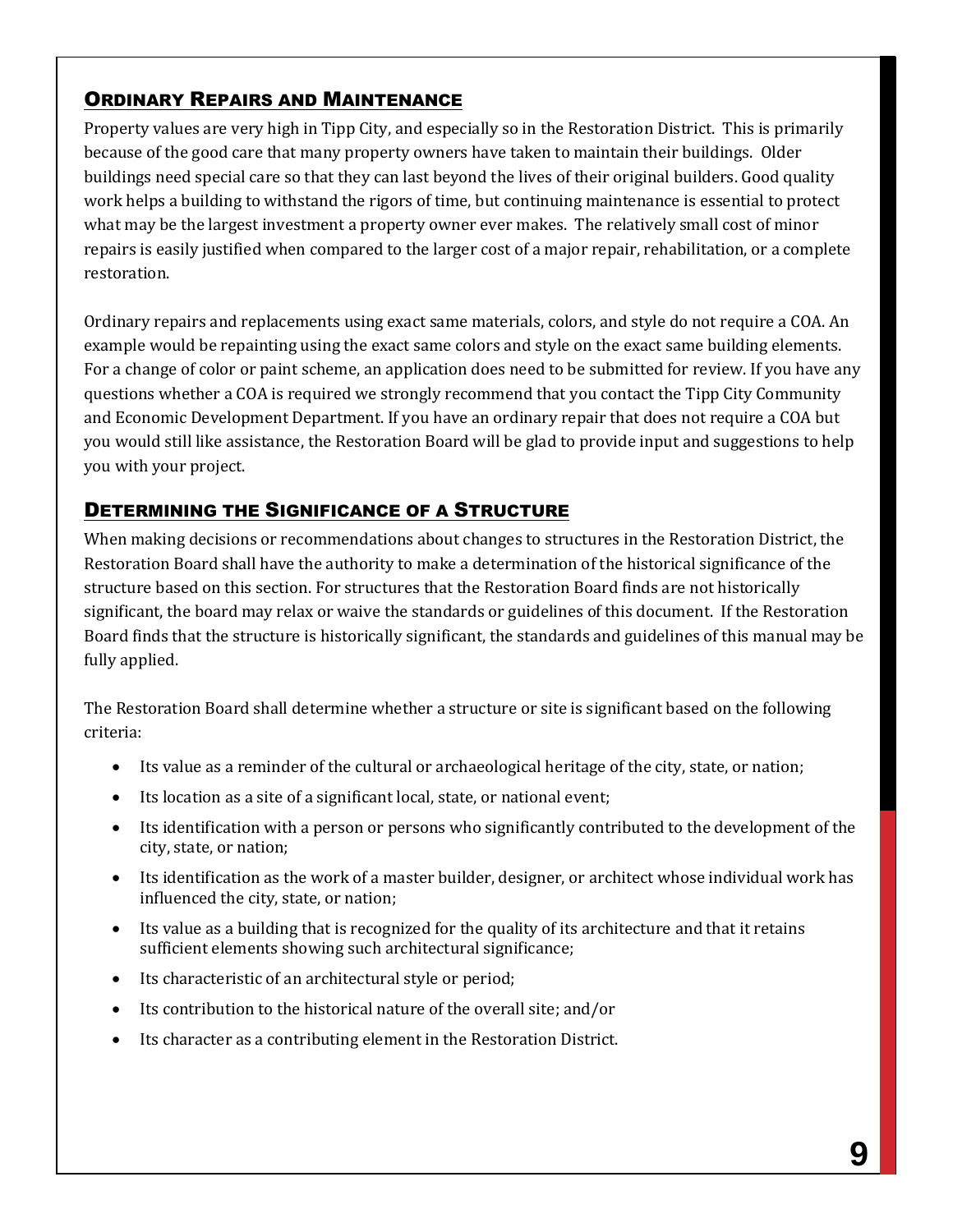### GENERAL DESIGN GUIDELINES AND PRIORITIES

The following applies to any item under consideration where a COA is required:

- 1) The city places a priority on restoring building and features to the original architectural or construction accuracy.
- 2) Avoid removing or altering historic materials or distinctive architectural features unless such features were previously added to the building but do not reflect the original architectural style or era of the building.



- 3) Repair rather than replace building components and features to the maximum extent feasible.
- 4) Consider the original design features of the structure and the original architectural style or era as may be found in historical photographs or documents.
- 5) Repair, restore, and reuse original architectural materials such as brick, stone, wood siding and trim, cast and wrought iron, to the maximum extent feasible. Original materials should not be removed or covered. If necessary, missing or deteriorated materials should be replaced with materials that match the original as closely as possible.
- 6) Preserve existing architectural features that give a building its character, such as decorative piers, columns, brackets, cornice work, decorative brickwork, and terra cotta.
- 7) Avoid the addition of inappropriate and out of character features.
- 8) All facades of a building shall be subject to review, regardless if they are currently visible from a public space or right-of-way. The applicant shall only be required to supply information on those facades or elevations where a change is proposed.
- 9) Buildings shall be architecturally oriented toward the street with the main entrance(s) facing the street. Buildings located on a corner street shall orient the main entrance(s) to Main Street or the primary street on which the building has frontage.
- 10) New construction and/or additional should be compatible with the historic structure or character of the surrounding buildings but shall not be required to "look old." New construction or additions should be designed and constructed so that the character-defining features of the historic building are not radically changed, obscured, damaged, or destroyed in the process of rehabilitation.
- 11) Building materials and colors should reflect the characteristics of surrounding uses and the architectural style of the building.
- 12) Lighting fixtures on the exterior of a structure should be compatible in size and style with the applicable architectural style and the exterior lighting of surrounding uses.
- 13) Lighting fixtures shall be in scale with the structure to which it is accessory.
- 14) Harsh and colored light sources are prohibited.
- 15) Overly simplified, unarticulated, or bland buildings or addition with no details shall be avoided particularly in areas where rich detailing and architectural ornamentation are common characteristics.
- 16) Site features such as service entrances and loading zones shall be screened from adjacent properties and the public right-of-way and located in the side or rear of the lot.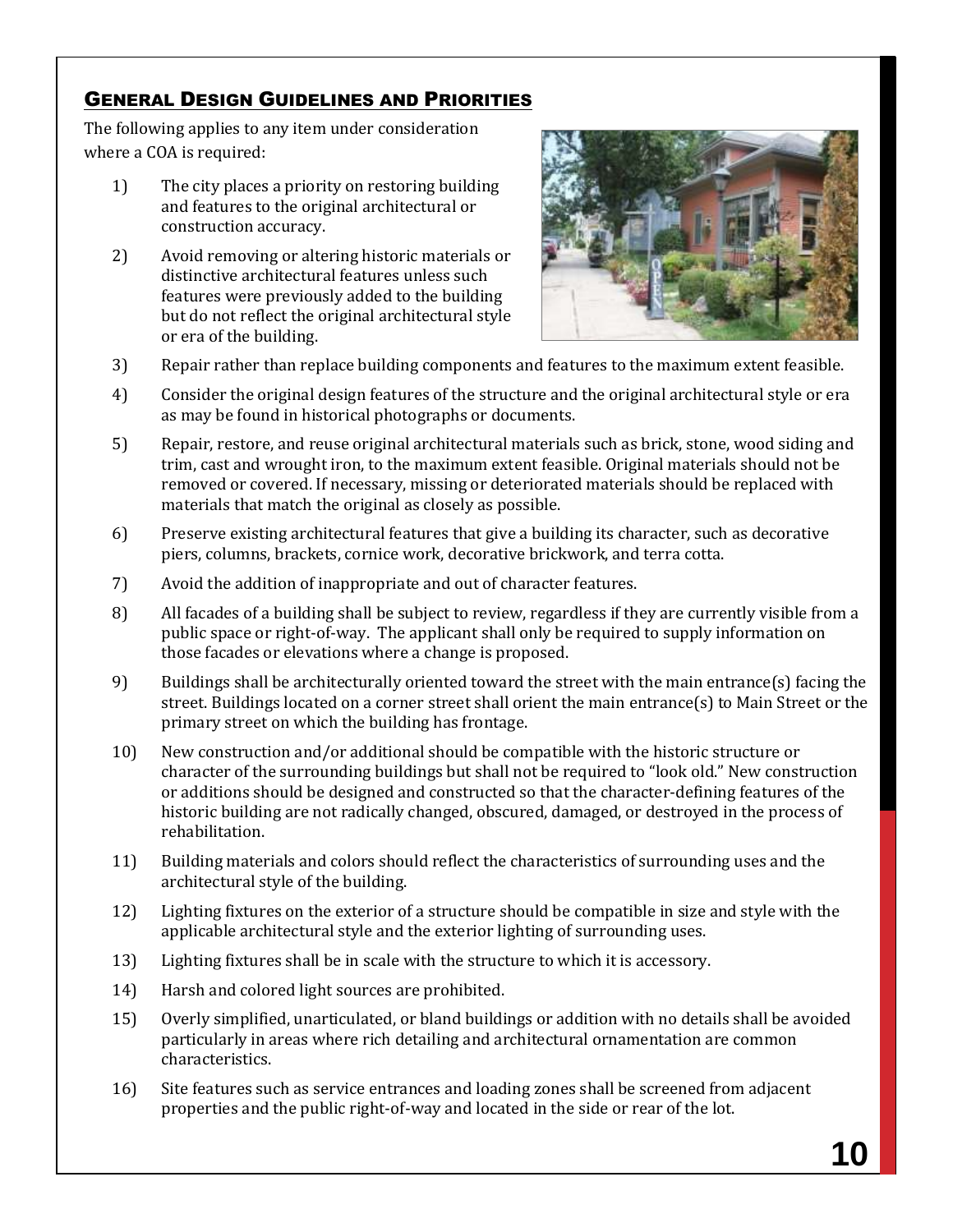17) Utility services, cabinets, satellite dishes, and related equipment shall be placed underground to the maximum extent feasible or, in cases where they cannot be placed underground, shall be located to the rear of the building and/or out of visibility from public rights-of-way to the maximum extent feasible.



*Figure 1: Satellite dishes, air-conditioning units, and similar equipment shall be located on the roof or to a side of the façade not visible from public rights-of-way, to the maximum extent feasible.*

18) Certain features or elements of a building may be protected as a historical element even though it is not part of the original building design or is not typical of the applicable architectural style due to the age or a unique circumstance that has made the feature or element historic in its own right.



*Figure 2: This is a before and after example of a restoration project at 131 West Main Street where the original window openings were fully restored (See center window on front façade) and where the paint was removed without damaging the original brick. The previous windows were not original and not multi-paned so the Restoration Board authorized the above right window options after considering the overall project.*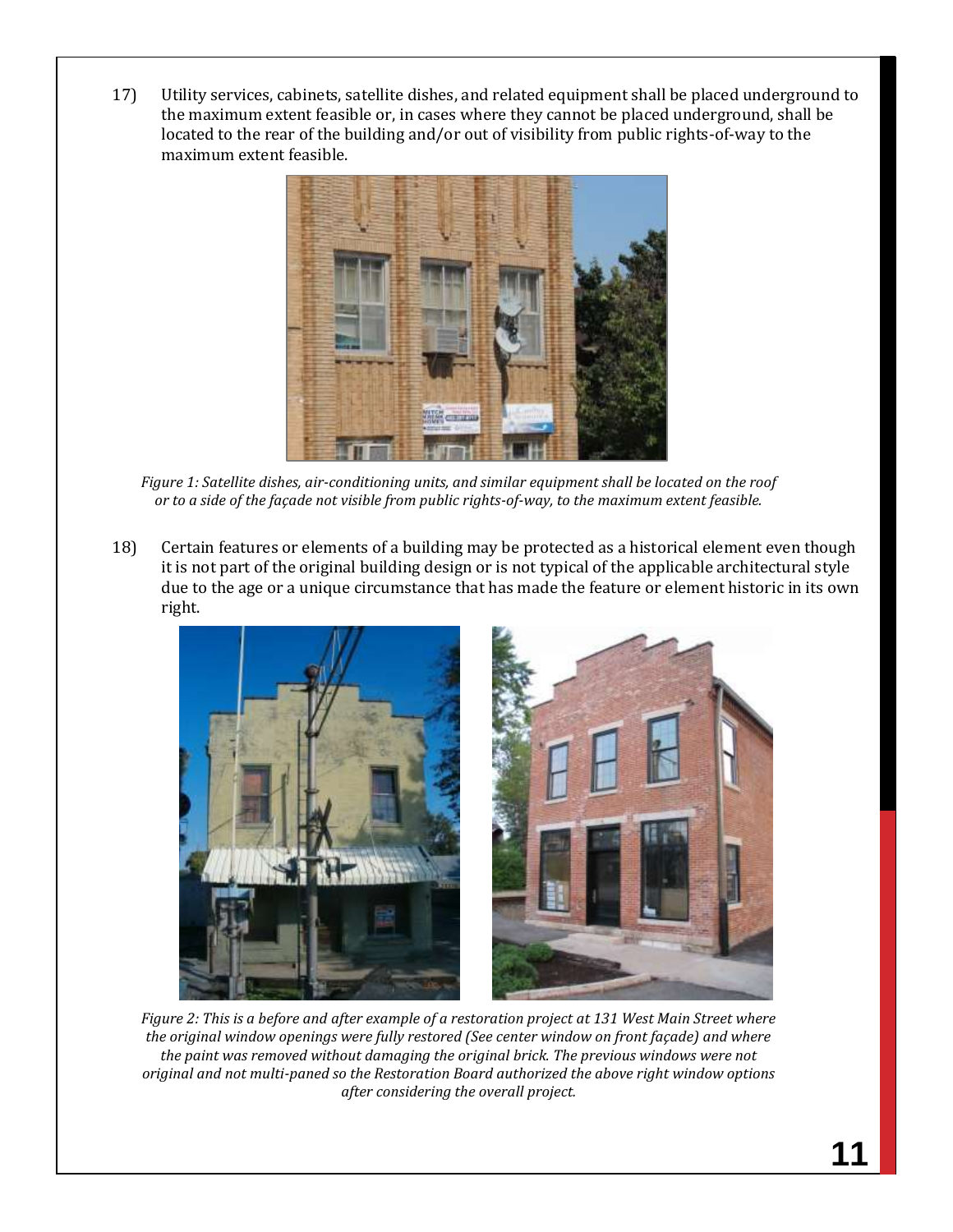#### WINDOWS

Windows make an important contribution to the character of a building. Their shape, type, size, and placement help create building styles. Historically, windows first functioned as a means of providing light and air circulation within a building. As glass-making processes improved, windows could also be used to embellish buildings. Eliminating or changing windows may affect the balance and proportion of a building and thus why the preservation of these elements is so important to the character of the district.

Of all the parts of the building that protect from weather coming in, windows are usually the first to need attention. Beyond normal cleaning, windows may also need to have screens installed in summer and storm panels in winter. In addition, to remain in good working order, periodic adjustments need to be made and old dried-out caulk needs to be replaced. A good wooden framed window can last for hundreds of years provided it is given routine care and maintenance.

#### *Standards and Guidelines for Windows*

- 1) The original original windows, window components, window openings, and window patterns shall be maintained and preserved to the maximum extent feasible.
- 2) Replacement windows may be permitted when the new or refurbished windows match the original window in size, shape, design, and material. Matching the size and thickness of muntins and mullions is especially important to keep from losing the style of the building.



*Figure 3: The above image illustrates inappropriate window replacement as the windows do not match the original window shape or design and the replacement windows are vinyl clad.* 

- 3) Replacement windows clad in materials other than wood or vinyl (See # 8 below.) may be permitted if the Restoration Board finds that the proposed material or design maintains the architectural character of the building.
- 4) Old "wavy" glass should be replaced with glass similar in appearance.
- 5) In multi-pane windows, the replacement of one pane with dissimilar glass can adversely affect the overall appearance of the window and as such, this type of glass replacement is prohibited.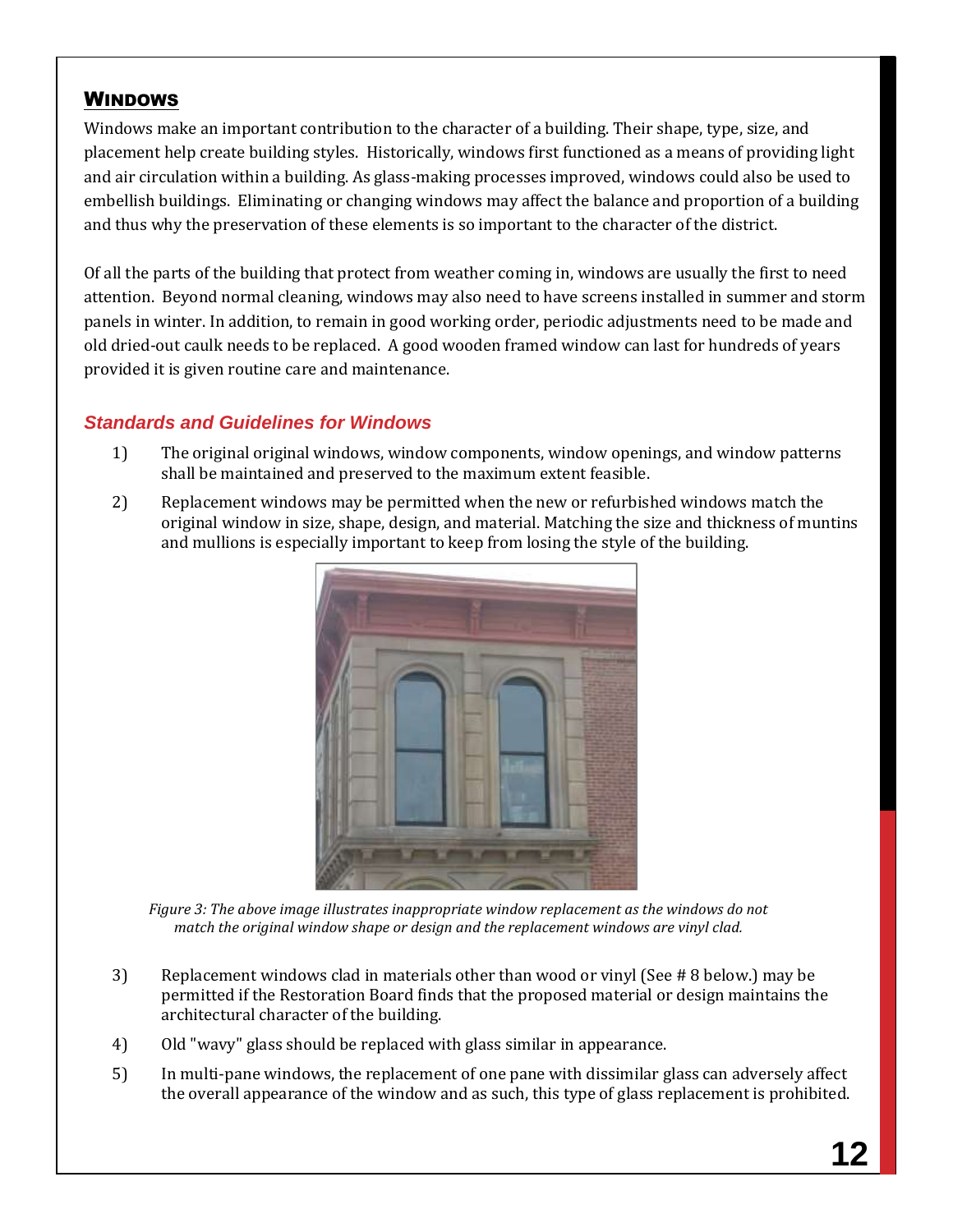- 6) The addition of snap-in grids or grids placed between full panes of glass to give the appearance of a multi-pane sash is prohibited.
- 7) Windows of a architectural style or era different than the original building shall not be used.
- 8) New or replacement storm windows (exterior) should be of wood or metal with a painted finish. The use of interior storm windows shall not require a COA.
- 9) Window openings should not be reduced or enlarged in size, especially on street facades.



*Figure 4: The window openings on the center building were inappropriately reduced in size to accommodate replacement windows that do not match the original windows in shape, size, or material.*

- 10) If new windows are to be installed where there previously was no window opening, the new windows should match the existing windows in the building in shape, size, design, material, and spacing between windows. New opening shall be of the same size and height as other window openings.
- 11) The closing or filling of window openings on the side or rear façade shall be discouraged unless the Restoration Board finds that such windows do not contribute to the historic nature of the building and can be closed without loss of a unique architectural element. In doing so, the Restoration Board may require that the opening be filled in a manner that retains the original sills and lintels.
- 12) The closing or shuttering of a window opening on a side or rear façade if it is closed through the installation of operable shutters that are closed and latched into position to maintain the appearance of a window.
- 13) The replacement of wood windows with vinyl windows shall be prohibited. The replacement of wood windows with vinyl clad windows may be permitted if the applicant demonstrates tha the replacement windows will not detract from the historic character and style of the buuilding, as determined by the Restoration Board.
- 14) The installation of vinyl storm windows shall be prohibited. The installation of of vinyl clad storm windows may be permitted if the applicant demonstrates tha the storm windows will not detract from the historic character and style of the buuilding, as determined by the Restoration Board.
- 15) The closing or filling of window openings on the primary façade of a building or on any façade that faces Main Street shall be prohibited.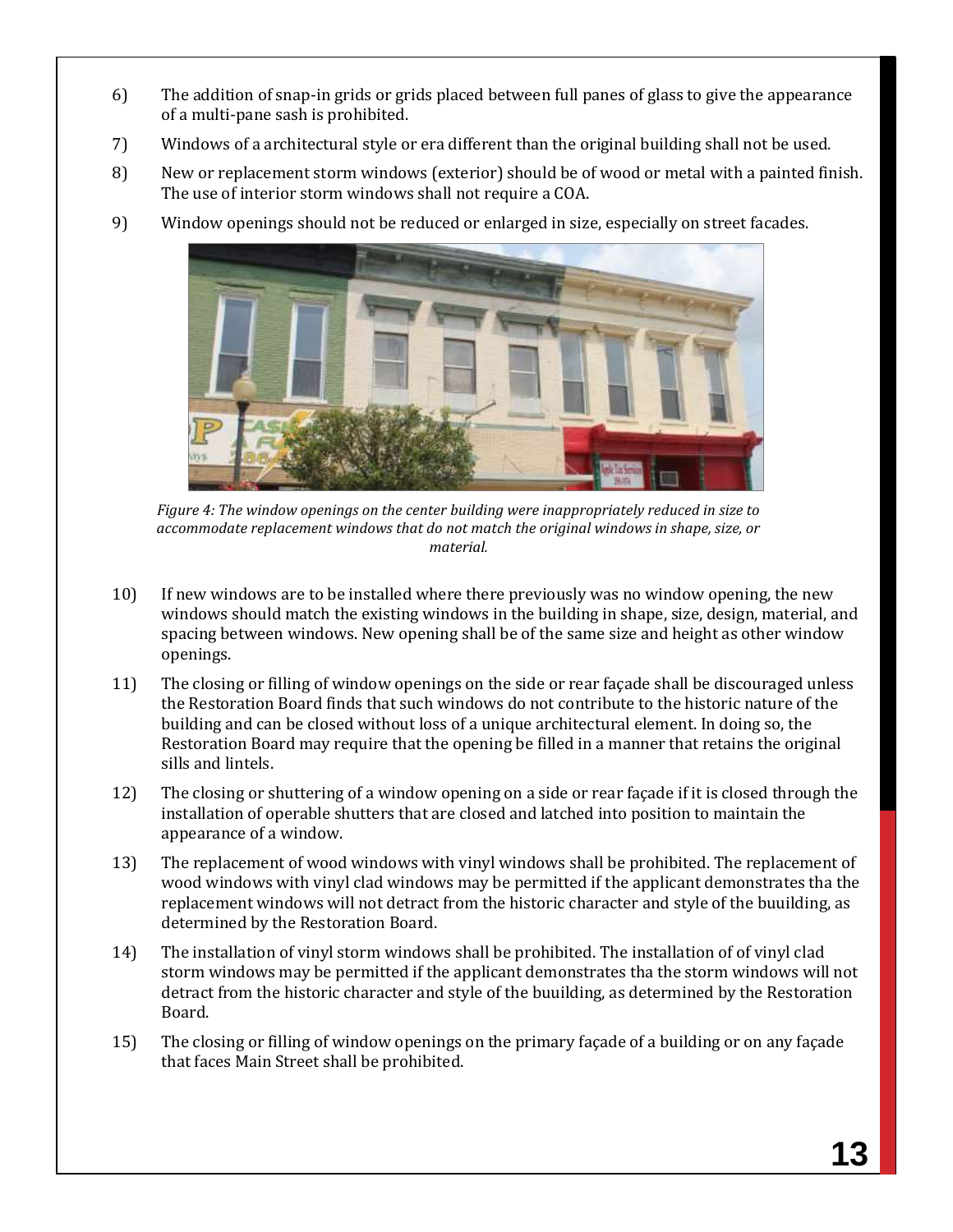#### **SHUTTERS**

Exterior wood shutters served a number of functional purposes. Closed shutters with operable louvers permitted airflow and diffused light while shielding the house from intense sunlight and heat or rain. During winter months, closed shutters reduced heat loss and curbed drafts. Visually, shutters were important style elements on many houses built between 1830 and 1890, particularly on Federal style houses. Shutters provide a balancing visual effect between window openings and wall spaces; they minimize a large wall expanse and provide a more vertical appearance. Shutters should only be used when they were an original part of the house. To determine this, check the window casings for remaining hinge pins or notches in the wood where mountings could have been located.

#### *Standards and Guidelines for Shutters*

- 1) The original shutters shall be maintained and preserved to the maximum extent feasible.
- 2) New shutters shall match the old in composition, size, shape, color, and texture.
- 3) Any shutters that exist on the effective date of the Tipp City Zoning Code may be replaced with historically accurate shutters but a COA shall be required for the work.
- 4) New shutters shouldonly be added to buildings if the building's architectural syle or era typically included shutters.
- 5) Shutters shall look functional even if they are permanently fixed in an open position. They shall be big enough to cover the entire window when closed, have the same shape as the window if closed, and they shall not overlap when open.



*Figure 5: The shutters on the left window are appropriately shaped and sized for the related window even if they are not operable. The replacement shutters on the right are not appropriate due to the length and shape that do not correlate to the related window.* 

- 6) Shutters shall either be hung on operable hinges mounted to the window casings or secured to the building with a one-inch spacer between the exterior wall and the shutter.
- 7) Flat and/or vinyl shutters shall be prohibited.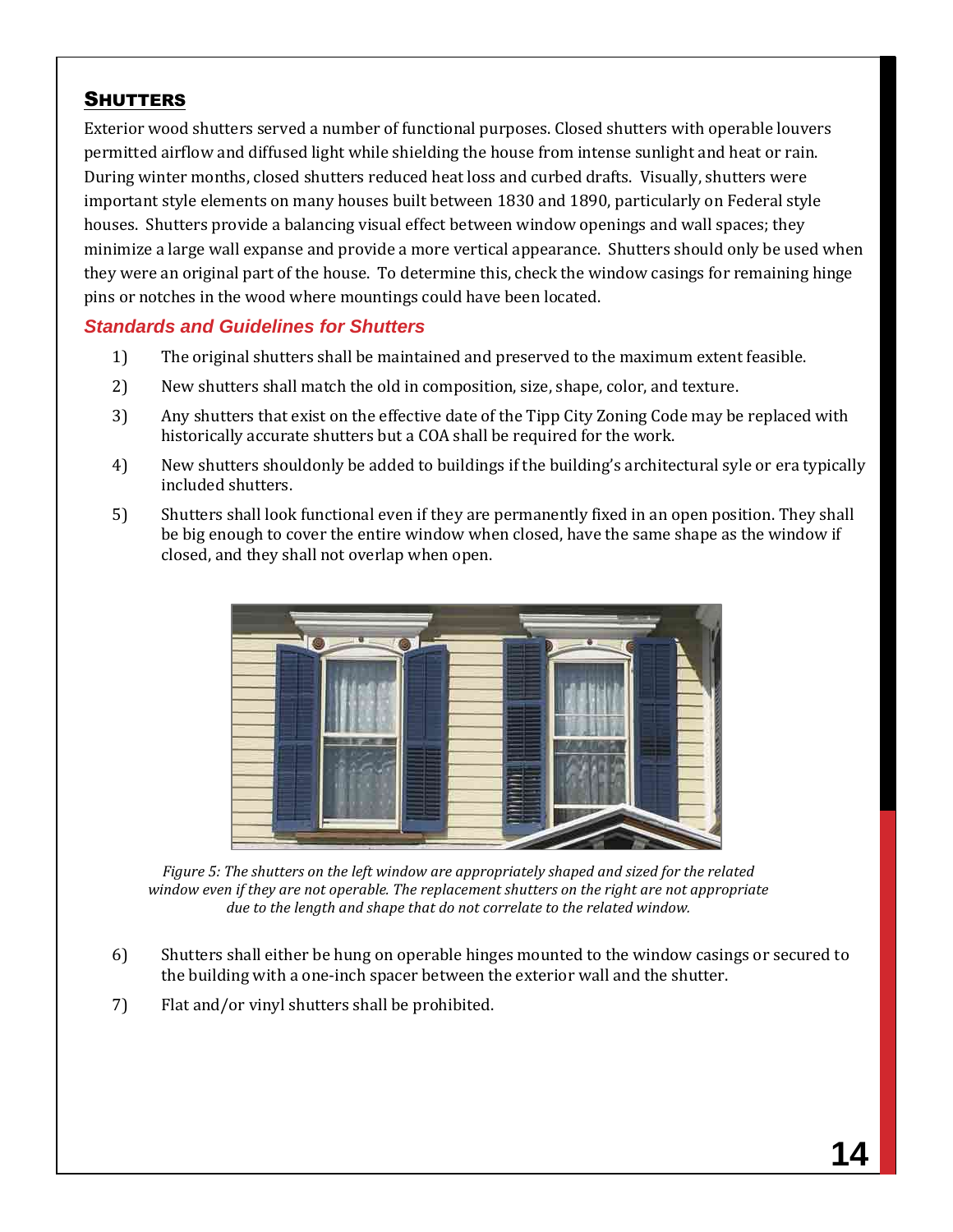# **DOORS**

Doors are an important element of the fenestration of a building. The front door of a structure is usually the focal point of the design. It often reflected the owner's taste, character, and wealth. In commercial buildings lighting, signage and showcase windows were incorporated into the design of the front door area. Rear doors and side doors were often less elaborate and were used as service or delivery doors. Even so, they were usually sympathetic in design and style to the more decorative front door.

# *Standards and Guidelines for Doors*

- 1) The original doors, original hardware, existing glazing, and other details shall be maintained and preserved to the maximum extent feasible.
- 2) Doors shall not be reduced or enlarged in size, or filled in, especially on street facades unless such change will allow for the reinstallation or restoration of historically accurate sidelights and/or transoms..
- 3) Original transoms and sidelights should be retained to the maximum extent feasible..
- 4) If the original doors are not desired (for use), the door may be fixed in place to retain the original appearance of the building. If the original door openings are filled in on the side or rear the outline of the original door should remain apparent by setting infill material back from the surface of the façade and leaving original sills and lintels in place.
- 5) If a new door is required, a replacement door may be permitted when the new or refurbished door matches the original door in size, shape, design, hardware, and material. The design of the original door should be duplicated to the maximum extent feasible.
- 6) New doors installed where there are no existing openings should match the existing doors or doors styles that are typical of the building's architectural style or era, to the maximum extent feasible. The creation of new door openings shall be prohibited on the primary façade of the building as determined by the street frontage.
- 7) Replacement of a door should never include elimination of original casing trim pieces or ornamental surrounds, such as door hoods.
- 8) Storm or screen doors are not always used at every door, but some historic periods did include them. Original storm or screen doors should be repaired if at all possible.
- 9) New storm or screen doors should be chosen for their decorative abilities, as well as for their energy conservation and protective properties.
- 10) Plain, bare aluminum storm doors shall never be added to an historic building. Storm doors should be chosen for their compatibility with the style of the building. A Colonial cross-buck storm door should not be installed on an Italianate home, for example.
- 11) The color of the storm door should also be chosen to fit the color scheme of the building. On some buildings, a door may be painted an accent or trim color, while on another it may need to be painted to match the body of the wall.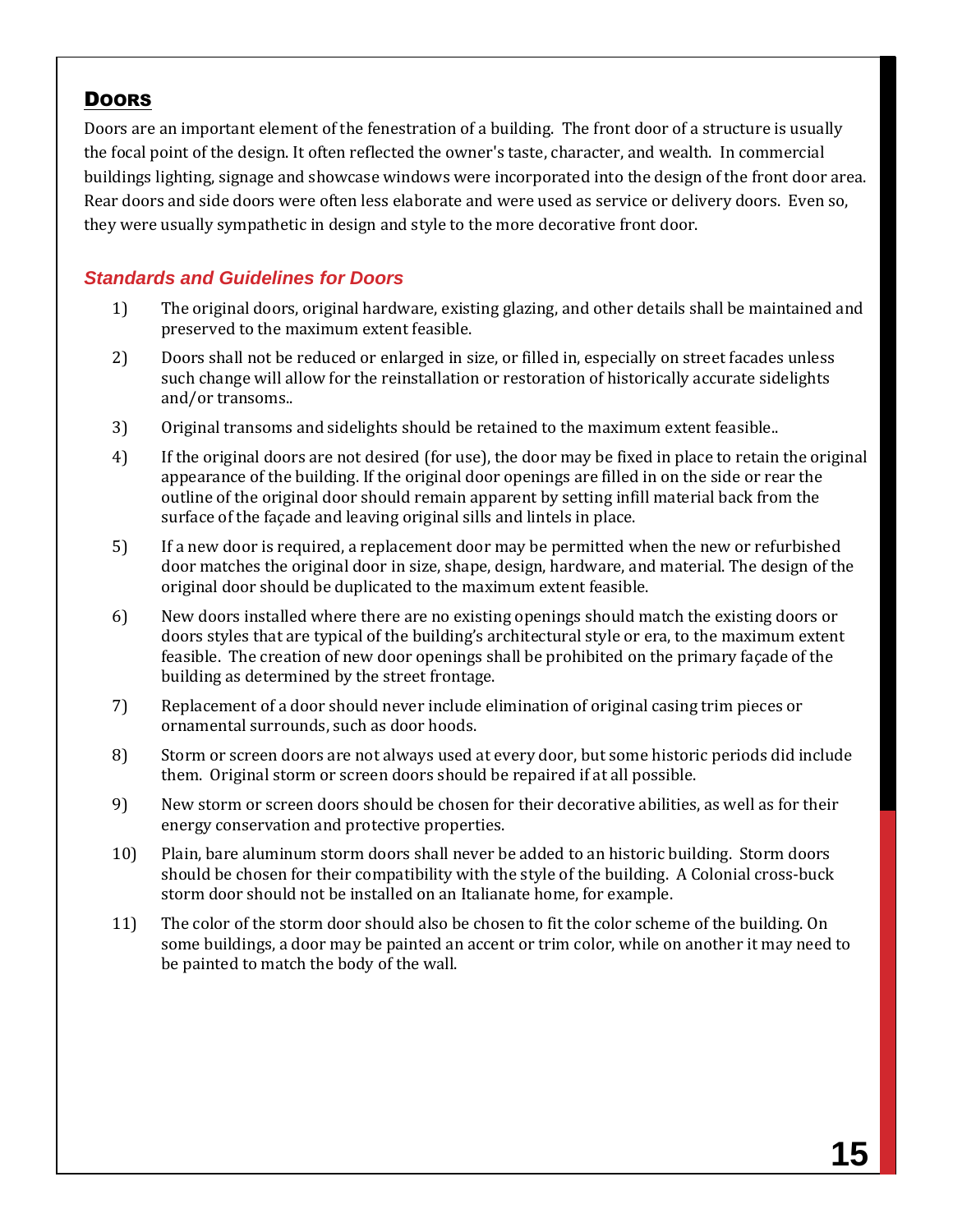

*Figure 6: The images above illustrate some examples of door designs that are inappropriate for historic buildings and should not be used when selecting replacement doors.*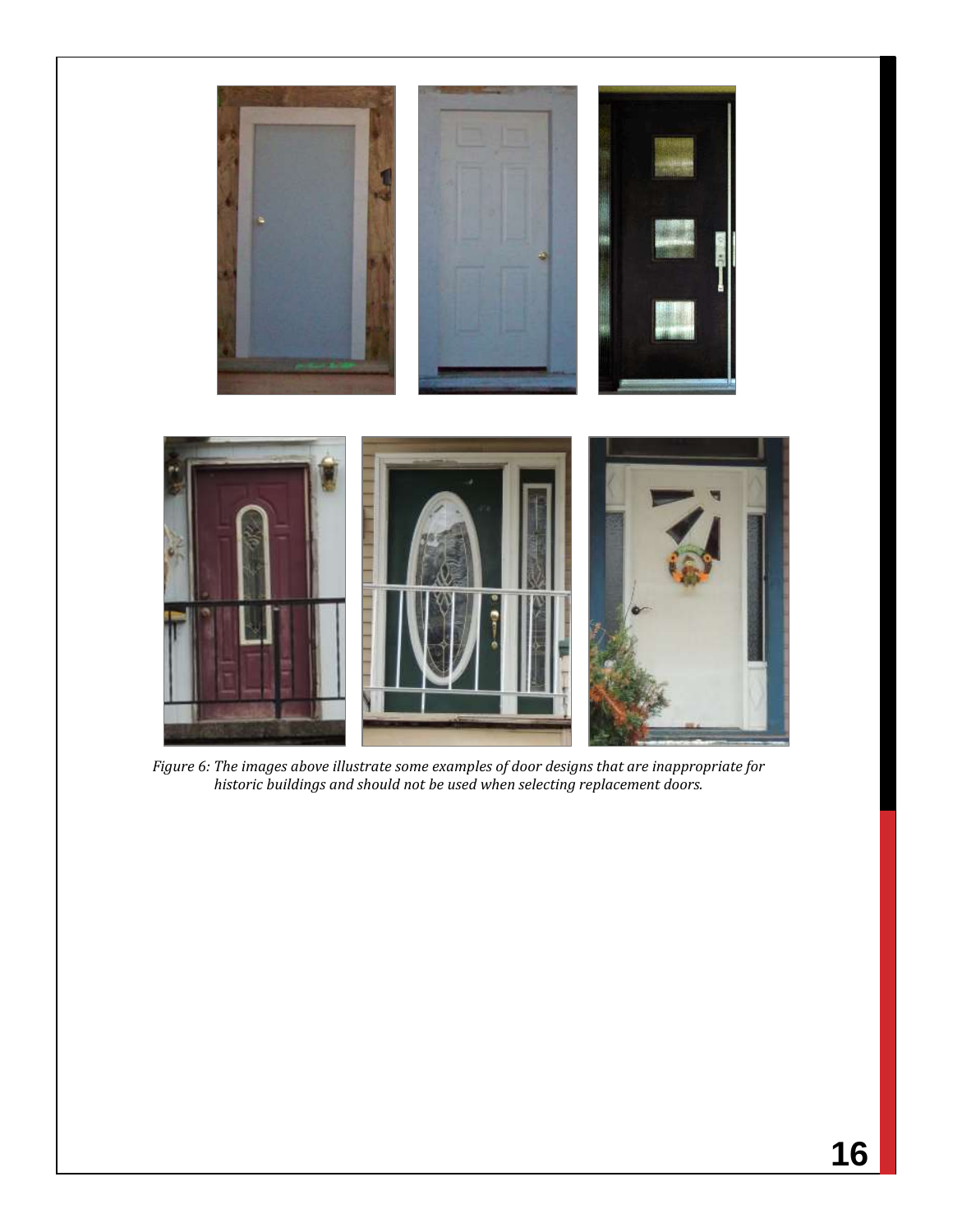#### **ORNAMENTATION**

Tipp City has many fine structures displaying a variety of architectural styles. Each architectural era or style has ornamentation that gives it a unique identity and detail. The variety of materials, patterns and techniques utilized gives each building its personality. These design elements make an important contribution to the building's historical significance.

For the purposes of this document, ornamentation includes the variety of brackets, porch elements, columns, cornices, window and door trim, decorative shingles and brickwork used on the house.

#### *Standards and Guidelines for Ornamentation*

- 1) Any original ornamentation shall be maintained and preserved to the maximum extent feasible.
- 2) When restoring or working on a historic building, property owners are encouraged to restore any ornamentation that may have been removed previously.
- 3) Ornamentation shall not be added to a building if such ornamentation is not typically found on the buildings of the applciable architectural style or era.
- 4) If any ornamentation has to be replaced, the new or refurbished piece should match the original in size, shape, design, material etc., to the the maximum extent feasible.



*Figure 7: The Burwell Building contains a number of architectural ornamentations that should be maintained during any future work on the building.*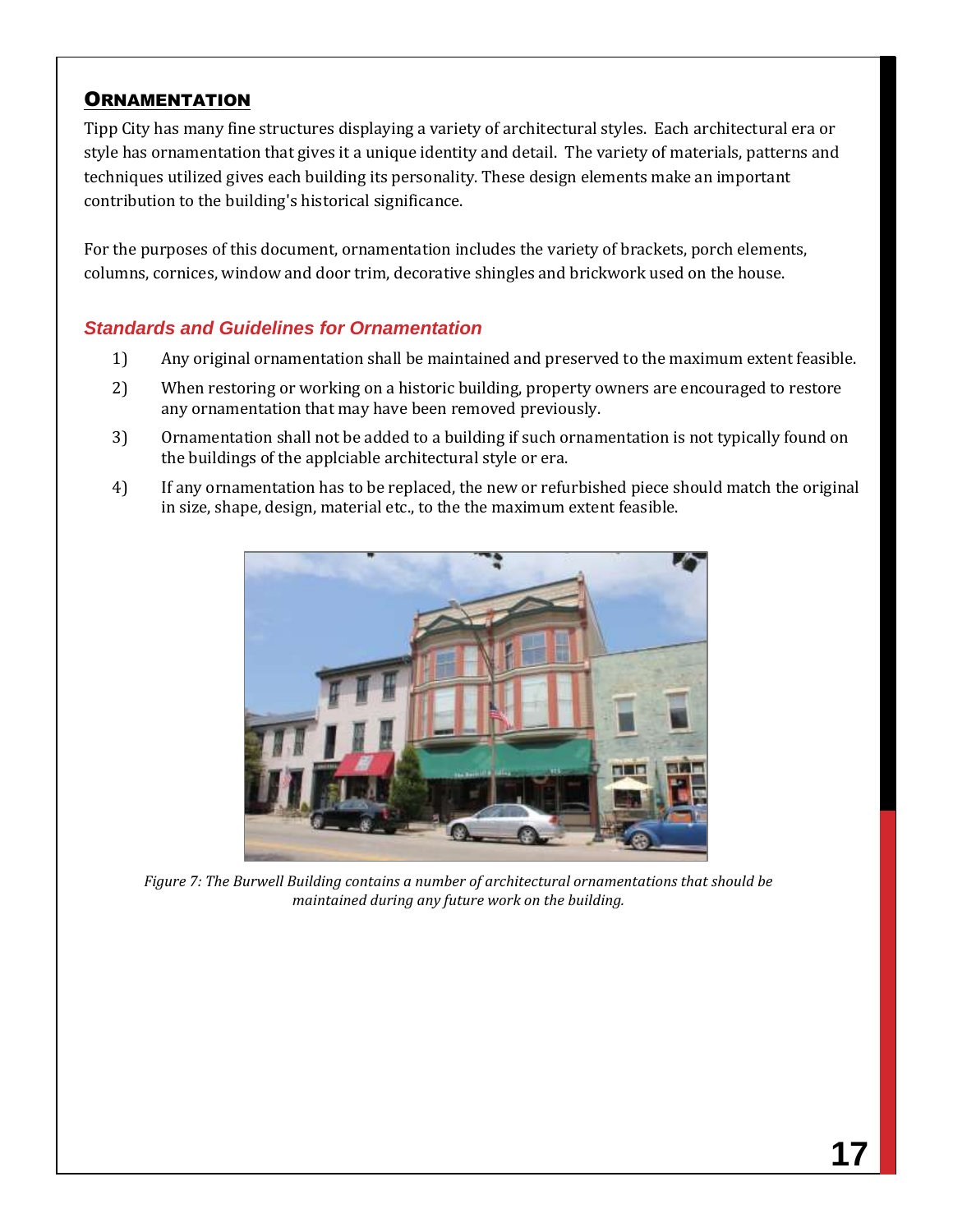#### AWNINGS

Historically, awnings were used during summer months to reduce heat and prevent sun damage. They provide decorative protection from the elements on both commercial and residential structures. Typically, they were not permanent features of a building, but were used seasonally, and stored during the winter. Awnings are available in a wide range of colors and styles and can often be retracted to a position against the structure to which it is attached. When properly maintained, canvas material has proven to be durable and long lasting. For prolonged life, it is recommended that awnings be stored indoors during the winter months.

#### *Standards and Guidelines for Awnings*

- 1) Existing canvas or canvas-based awnings shall be maintained and preserved to the maximum extent feasible.
- 2) Awnings shall not be used or placed in locations that will obscure significant architectural features or require the removal of such features.
- 3) New awnings should be designed and constructed with materials that are equal to or mimic the material of the original awning (e.g., canvas or canvas-based materials). The size and scale of the original awning shall also be maintained.
- 4) When replacing awnings, the applicant shall utilize any previously created mounting hardware or holes in the façade.
- 5) No awning shall be installed that will cover or damage architectural details of the building that are important features to the architectural era or style.
- 6) Simple awning extensions from the face of the building, similar to what is seen in many historic photographs of early Tippecanoe, are preferred. Inappropriate awning enclosures or modern shapes are discouraged.
- 7) Solid colors or simple stripes are usually appropriate. Colors should correspond with those appropriate to the building on which the awning is mounted.
- 8) Cloth or canvas awnings are strongly encouraged.
- 9) Any visible steel frames or supports should be of a like color to that of the awning, so they do not detract from the awning itself.
- 10) Awnings shall be constructed of a canvas or other pliable material. Metal and other modern, rigid awning materials are prohibited.
- 11) Back-lit vinyl awning are prohibited.
- 12) Use existing hole for replacement to the maximum extent feasible. Do not damage any architectural details in installation of the awning.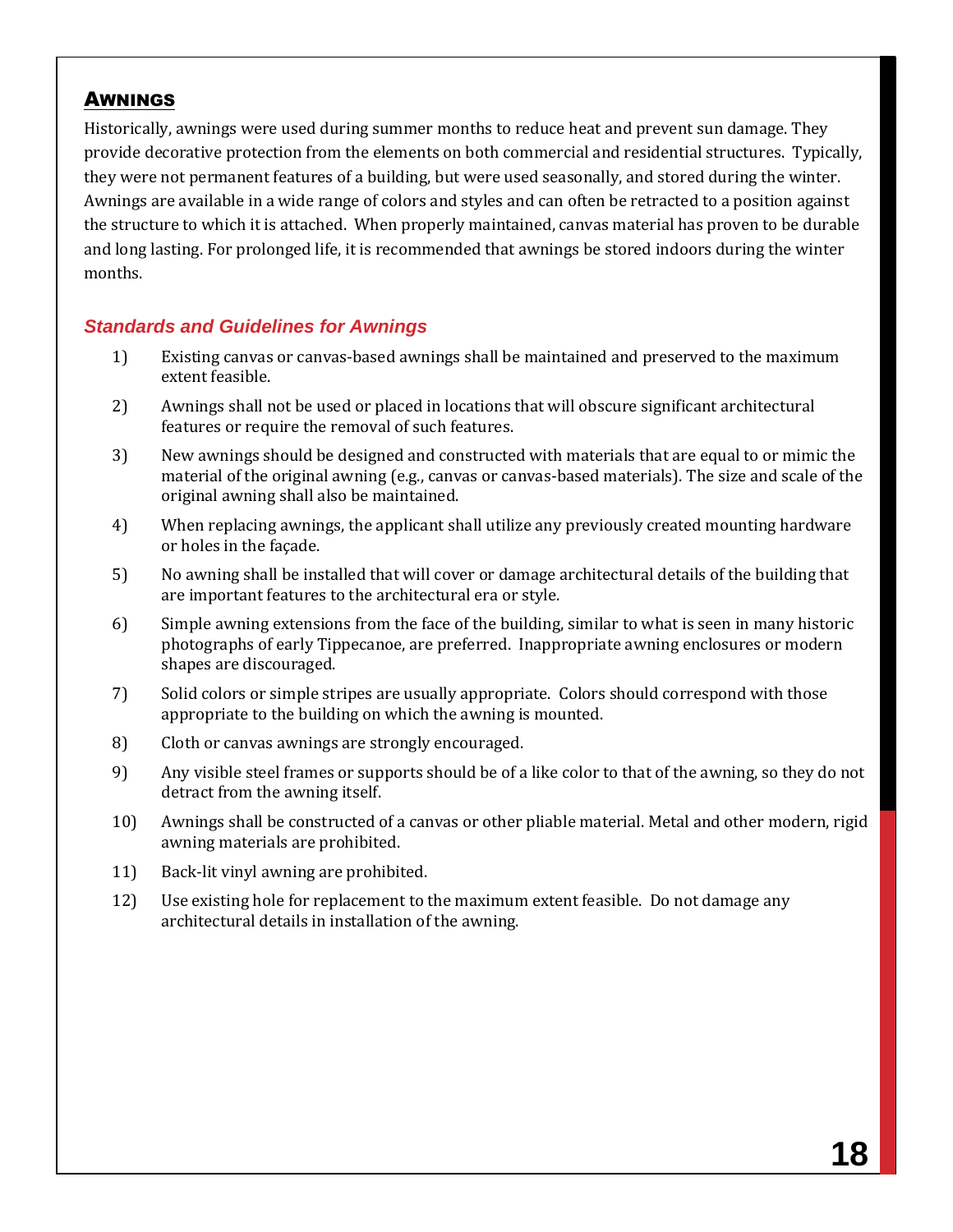### SIDING AND EXTERIOR WALL MATERIALS

The major visual element of any building is the material that makes up the body of the wall surfaces. For wood frame buildings, this is usually a form of siding, in other cases, it may be brick. One of the reasons the Restoration District has survived to this date relatively intact is because a significant number of buildings were constructed of brick as encouraged by John Clark. Brick and better frame buildings tended to last longer than crude log buildings. Nevertheless, brick buildings need occasional maintenance. On the other hand, there are many sturdy, long-lasting buildings that have wooden siding. It can be vertical boards and battens, as in the B & O Freight Station's original walls, or the more common horizontal siding. Because one of the goals of the Restoration District regulations is to preserve and maintain that unique character of historical Tippecanoe City, the Restoration Board strongly discourages major changes such as replacing exterior siding with other than like material or painting over brick or masonry.

Although many property owners might consider placing new siding materials over old siding to be an improvement, it is a very destructive practice from a historic preservation viewpoint. The application of new siding materials over old siding may result in physical damage to a building, increasing the potential for long-term damage and destroying important historical elements. The practice of "oversiding" is strongly discouraged in the Restoration District.

# *Standards and Guidelines for Brick or Masonry Facades*

- 1) Brick walls should never be sandblasted, chemically stripped, or sealed unless the applicant can demonstrate that such approach will not result in the damage of the underlying brick or, if there will be some damage, that such damaged brick shall be replaced with a similar brick.
- 2) When tuck-pointing to repair mortar, the new joint shall match the original joint in pattern, color, and style to the maximum extent feasible. In general, the joint should be concave to give the greatest bond of mortar to brick.
- 3) When replacing brick, the new brick shall match the original as closely as possible.
- 4) In all cases of replacing mortar and/or bricks, the applicant should consult a master mason to determine the hardness of the old and new brick and mortar to ensure compatibility and long term wear.
- 5) Brick or masonry that has not previously been painted shall not be painted unless the painting of brick or masonry is consistent with the architectural style or era of the building.

#### *Standards and Guidelines for Wood and Other Siding*

- 1) Existing siding material shall be maintained and preserved to the maximum extent feasible with the exception of artificial siding, which should be removed and replaced with original siding materials.
- 2) Wood clapboard siding should be used as the repair and replacement material on wood frame buildings. The repair or replacement of wood siding with cementitious board (e.g., Hardiplank) may be permitted if the applicant demonstrates tha the replacement materials will not detract from the historic character and style of the buuilding, as determined by the Restoration Board.
- 3) Artificial stone, asbestos, asphalt shingles, and other similar resurfacing materials are prohibited except where needed to repair buildings already using such materials.
- 4) Siding of any kind shall not be used to cover or replace brick walls.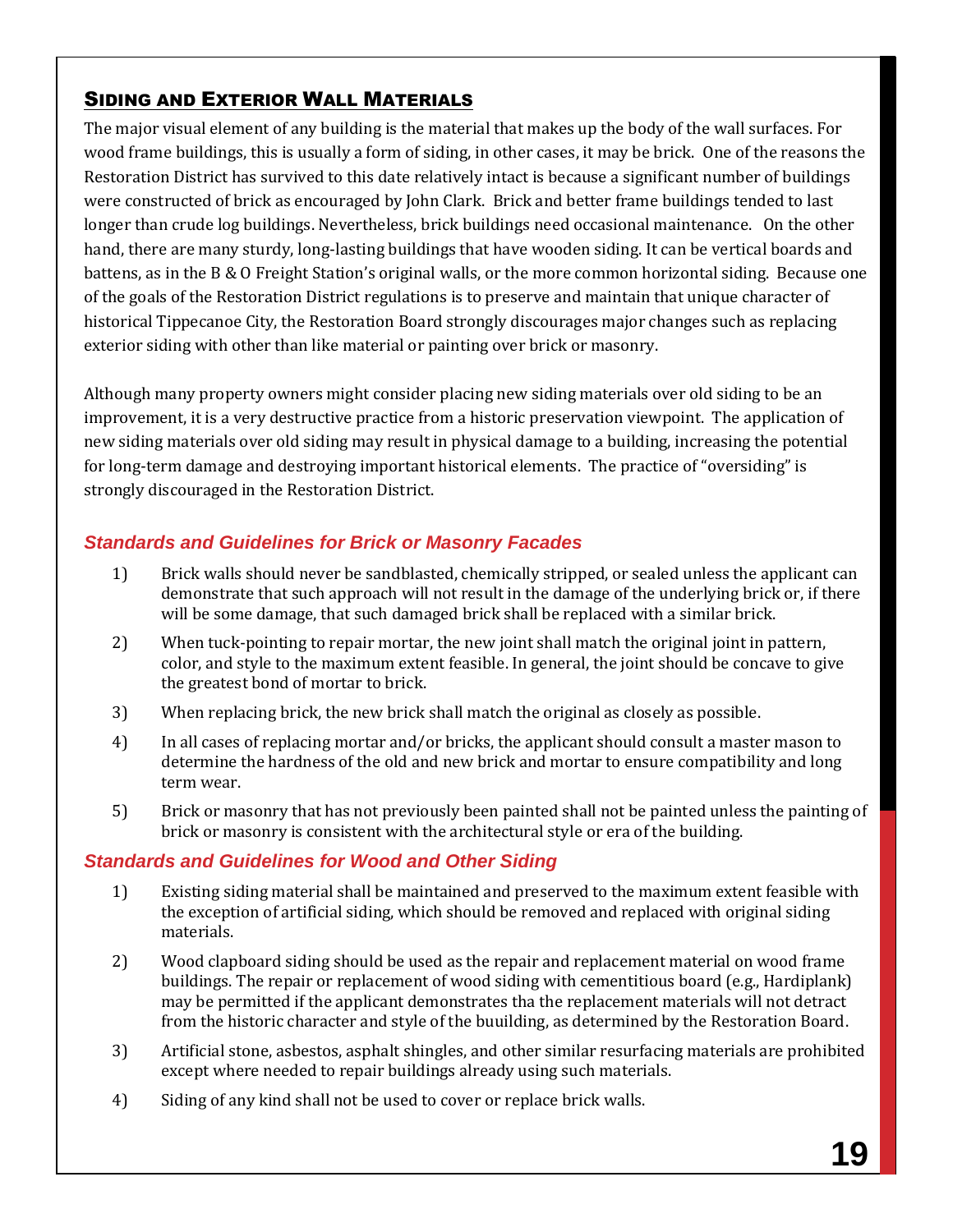- 5) Siding should be applied horizontally unless the architectural style or era of the building typically used vertical siding such as board and battens.
- 6) Replacing a horizontal lap siding with a vertical panel-type plywood siding is prohibited.
- 7) All wood siding should be painted.
- 8) Wood shingles were often used as a siding element. Decorative patterns such as fishscales, sawtooth, diamond, square, scalloped and diagonal boards were used in Victorian homes. Every effort should be made to preserve and protect these original boards.
- 9) The removal of previously installed modern siding materials and restoration of original materials is strongly encouraged.
- 10) The use of aluminum or vinyl siding, asbestos, and formed stone are not appropriate. These sidings can drastically change the appearance, scale and texture of the structure and often require the removal of ornamentation and trim, therefore altering the historical character of the house. In addition, the relationship of the trim to the body of the wall is changed when the new thickness of material is applied. If articficial siding is allowed, the original scale (height and width) of the siding, the trim, fascia, sills and other elements should all be maintained to the maximum extent possible to reflect the historic form of the building.



*Figure 8: The building on the right illustrates narrow siding and preserved details (e.g., corner, sills, trim) appropriate to the historic district.*

# PAINT AND COLOR

Paint colors varied through history, not only with fashions, but also because of available materials. Wherever possible, paint colors appropriate to the style and period of the particular building should be used. Ideally, paint color research should be conducted on your building to determine the original color. Building color has a greater visual impact than any other exterior architectural feature. This refers not only to exterior paint, but also to roof colors and colors for such items as window sashes, doors, and ornamentation.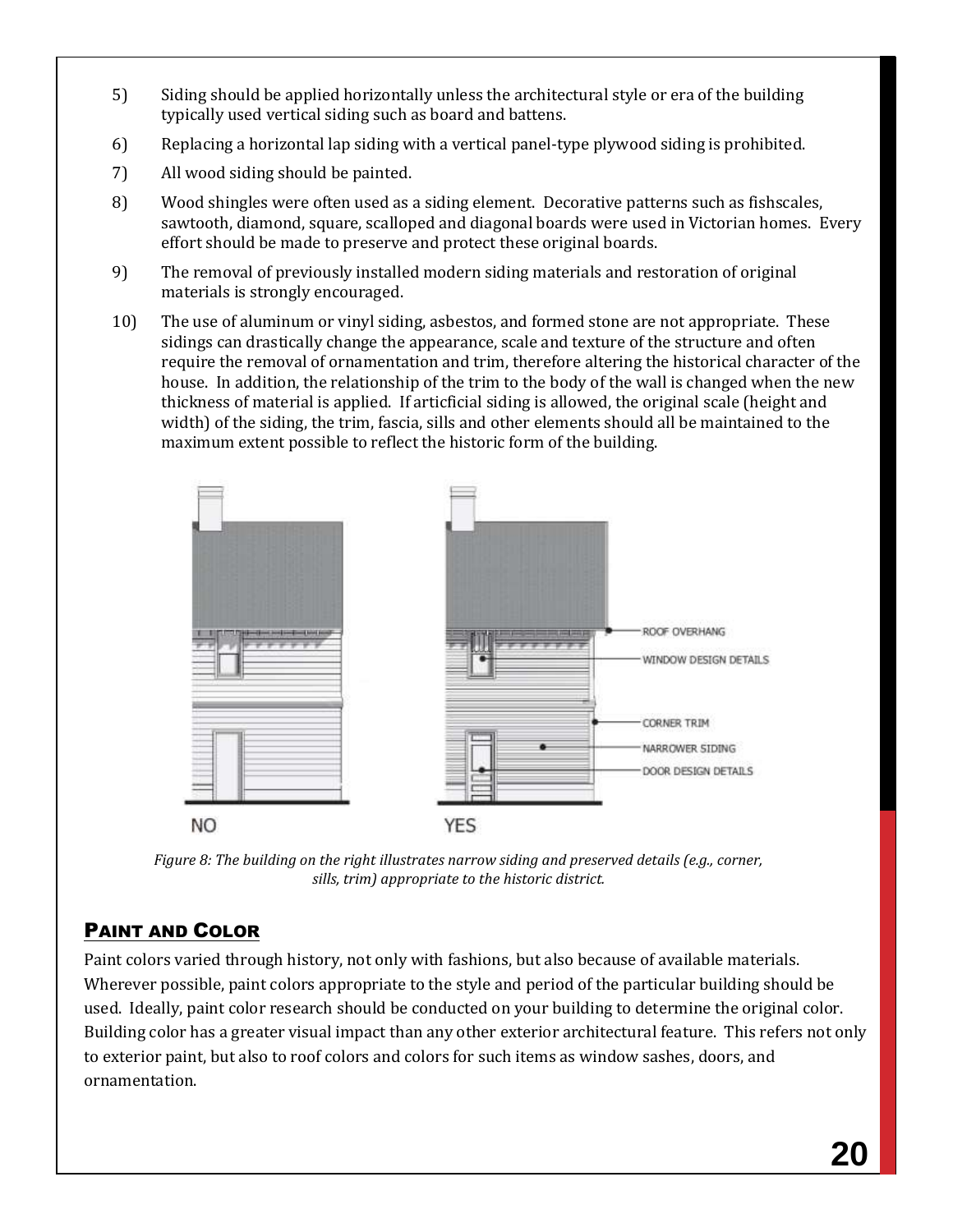Choice of color is a matter of personal preference. In the case of historic buildings, however, certain colors are more appropriate to a building's forms, style and setting than others. A balance must be struck between existing use of colors, the desires of property owners to use various colors and the limitation of color use. The end result of a project involving color choice should be compatible with the area's character and with colors used in nearby buildings.

Original paint colors for a building should be researched as a starting point. The book, *A Century of Color*, by Roger Moss, has color plates of similar types of houses to those found in Tipp City. Determine what combination of colors was used, in what locations, and how many colors were used. It is always recommended that the first choice of paint color be a return to whatever the original color(s) were used on the subject building or architectural style. You can sometimes find out what the original color of your house by scraping away layers of paint in an inconspicuous spot. The bottom layer may be the primer color and the layer on top of that, the original color. A layer of dirt between bare brick and the first paint layer indicate that the brick was not originally painted. Body, trim, shutters and doors may have been painted different colors, so you should check these areas as well.

If original colors will not be used, choose paint colors that are appropriate to the period and style of the building. For late 19th century buildings, contrasting colors may be appropriate, but avoid too many colors on one building. The simpler the building design, the fewer colors should be used. On commercial buildings, the color selected for the storefront is usually repeated on the upper facade details such as friezes, cornices and window sash. A color appropriate as an accent or trim color may be entirely inappropriate on the body of a wall. Gloss black paint could be acceptable for the trim on an early 20th century building, for example, but would be prohibited on its siding.

In general, do not paint surfaces that have never been painted (e.g. foundations and steps). For example, stone surfaces were almost never painted (although brick often was during the 19th century). Painting stone can affect its texture and surface appearance, as well as lead to possible moisture problems by trapping moisture.

If you are repainting a building the same color(s) for the purposes of maintenance, you will not need a COA for painting. If you are proposing to change any colors of any element of the building (siding, trim, roof, etc.), a COA will be required but may be initially reviewed by staff in a shorter review period. Please refer to the Tipp City Zoning Code for information on the review procedure and criteria.

# *Standards and Guidelines for Paints and Colors*

- 1) It is not necessary to paint a building in its original colors. However, an applicant is encouraged to paint buildings in historically accurate colors. The Tipp City Community and Economic Development Department maintains information and references to assist in the selection of colors in addition to the guidelines and standards of this section.
- 2) The colors applied to any building should be selected from colors available at the time the building was built and considered appropriate for the original style and design.
- 3) The colors should be applied to enhance the design of the structure and in a manner originally intended.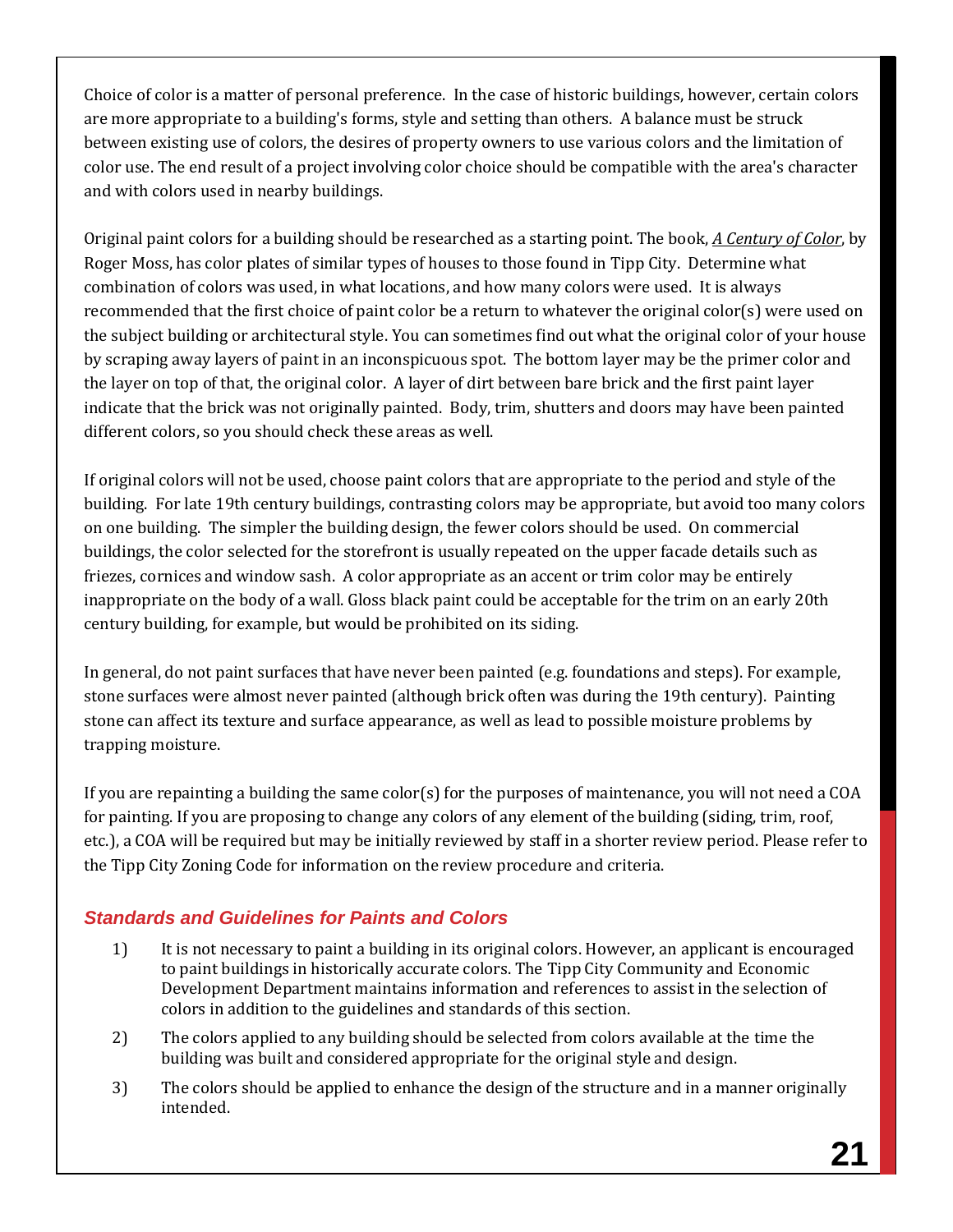# ROOFS, GUTTERS, AND DOWNSPOUTS

The roof not only serves to protect the house or building from the elements, it contributes significantly to the style and appearance of the structure. Variations in line, pitch and overhang can provide important clues to additions and modifications through the years. Roof types found in the Restoration District include gabled, Mansard, flat, Boomtown, and hip. While the majority of the roofs are asphalt shingle, some roofs still exist in or near the district with slate, imbricated slate, tile, standing seam metal, and wood shingles.

### *Standards and Guidelines for Roofs, Gutters, and Downspouts*

- 1) The original roofing materials, shape, overhang style, roof structure, gutters, and downspouts shall be maintained and preserved to the maximum extent feasible.
- 2) If the roof or roof material is to be replaced, restoration to the original roof style, material, shape, and color is preferred. Metal roofs, if replaced, should be replaced with standing-seam metal roofing.
- 3) Changing the original roof shape or adding features inappropriate to the essential character of the roof, such as oversized dormer windows or connected dormers, is discouraged.



*Figure 9: The roofs in the two top images illustrate appropriate efforts to maintain the original dormer style. The roof in the far lower image shows inappropriate, modern dormers with nonoriginal windows.*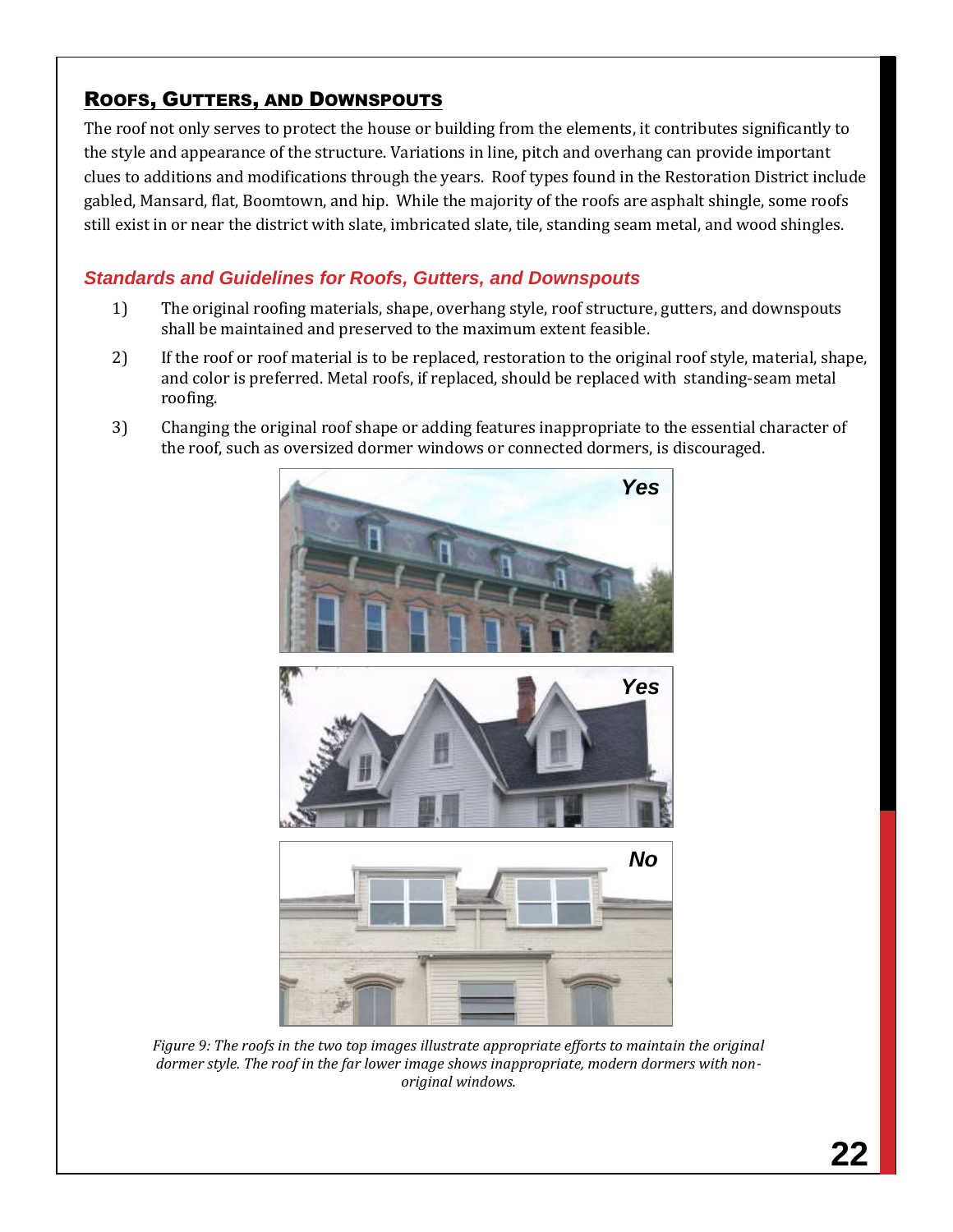- 4) The replacement of an asphalt shingle roof with asphalt shingles is acceptable. Generally, lightcolored shingles are not appropriate because they are a more modern development.
- 5) The use of asphalt shingles as valley flashing is strongly discouraged. Copper, galvanized metal, and rolled aluminum with a baked-enamel finish are more appropriate choices for valley flashing than today's woven shingle technique.
- 6) Removing elements such as chimneys, skylights, light wells, dormers and cupolas that are part of the arhcitectual style or era of the building's roof is not appropriate.
- 7) Low-profile ridge vents are not appropraite if they detract from the original design and destroy historic roofing materials or design.
- 8) Skylights, roof decks, and roof gardens may be permitted if they do not detract from the architectural character of the building. Generally, the use of skylights, roof decks, or roof gardens on a façade facing a public right-of-way is discouraged because of increased visibility and incompatibility with most architectural styles.
- 9) To the maximum extent feasible, the original roof materials should be retained. In cases where new roofing is required, the materials should match the old in composition, size, shape, color, and texture. Preserve or replace, where necessary, all architectural features that give the roof its essential character such as dormer windows, cupolas, cornices, brackets, chimneys, cresting, and weather vanes.
- 10) Adding antennae, satellite dishes, skylights, solar collectors and the like on the front of a building or street elevation. These items should be installed on non-historic accessory buildings or on non-character-defining areas of the roof that are not prominently visible from the streets.
- 11) Modern hanging gutters shall only be permitted on the side and rear of the building and shall not be located on the façade facing a public right-of-way. Hanging gutters should be half-round.
- 12) Exposed gutters and downspouts that are not made of copper should be of a color similar to the color of the structure or other trim.
- 13) Baked enamel finishes are preferred for gutters, downspouts, and flashings, rather than bare aluminum, zinc, or galvanized steel. Copper flashings and gutters should be kept unpainted.
- 14) New downspouts shall be round in shape.
- 15) Cast iron boots, scuppers, and other ornamental roof accessories shall be cleaned, repaired, and painted.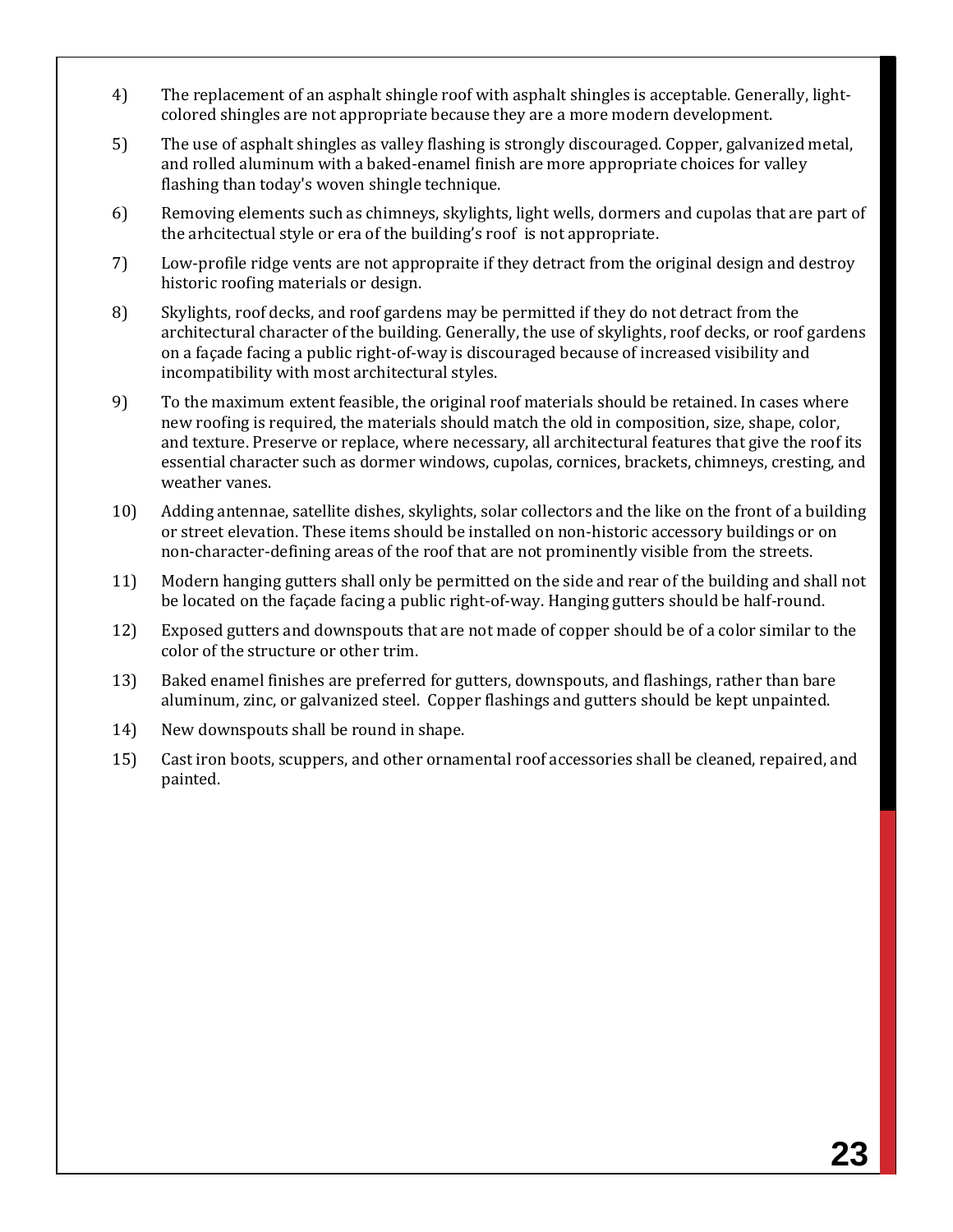### PORCHES AND DECKS

Porches, entries and balconies are often primary features of historic buildings, primarily residential porches. Porches and stoops historically have been, and often still are, a focal point for socialization. They constitute an extension of the interior living space and are sometimes the dominant frontal feature of a house. Because of their influence on the look of a building, front porches were often altered over time in an effort to reflect a more modern or current architectural style than the original. In some cases, wood columns have been removed, and replaced with inappropriate wrought-iron railings and columns that are visually out of proportion to their function.

### *Standards and Guidelines for Porches and Decks*

- 1) Because of the significant contribution the porch makes to the historic character of the building, it is never appropriate to enclose a front porch or balcony in the district. Enclosure of side or rear porches is similarly discouraged.
- 2) The elimination of a porch or balcony is not appropriate, nor is the addition of a porch or balcony that was not originally installed or which is not in keeping with the architectural style of the home. Even if a door is closed off and other entrances to the building are used, it is not appropriate to remove the associated porch. Instead it should be maintained and preserved so that it is always possible to restore the entrance to functional use.
- 3) Reconstruction of an existing porch or balcony should be done with careful study any documentation available as to the original size, style and accents of the original. When repair or replacement is necessary, new elements should match the original in shape, material, texture, detail and dimension. Do not eliminate detail rather than replace it. Also, do not add detail such as brackets, spindles or scrollwork if documentation does not show it was an original part of the building. Excess ornamentation can be as negative an effect on the appearance of a building as the lack of the original. Replacement of an original style porch with a modern open deck is inappropriate.
- 4) Porches and additions reflecting later architectural styles should be retained where they are important in maintaining the historical integrity of the architectural style.
- 5) Porches and steps which are appropriate to the building should be retained and repaired.
- 6) When a new porch or deck is added where one does not currently exist, the porch or deck should be compatible with the building in terms of the materials and textures, color, scale, and detailing.
- 7) The detailing of the components of the porch or deck, including roofs, railing, and trim, should be compatible with existing buildings.
- 8) Decks on rear elevations are permissible and shall follow the guidelines for new construction.
- 9) Porches and decks shall be required to comply with Section 154.06 of the Tipp City Zoning Code and may be subject to additional zoning or building permit requirements.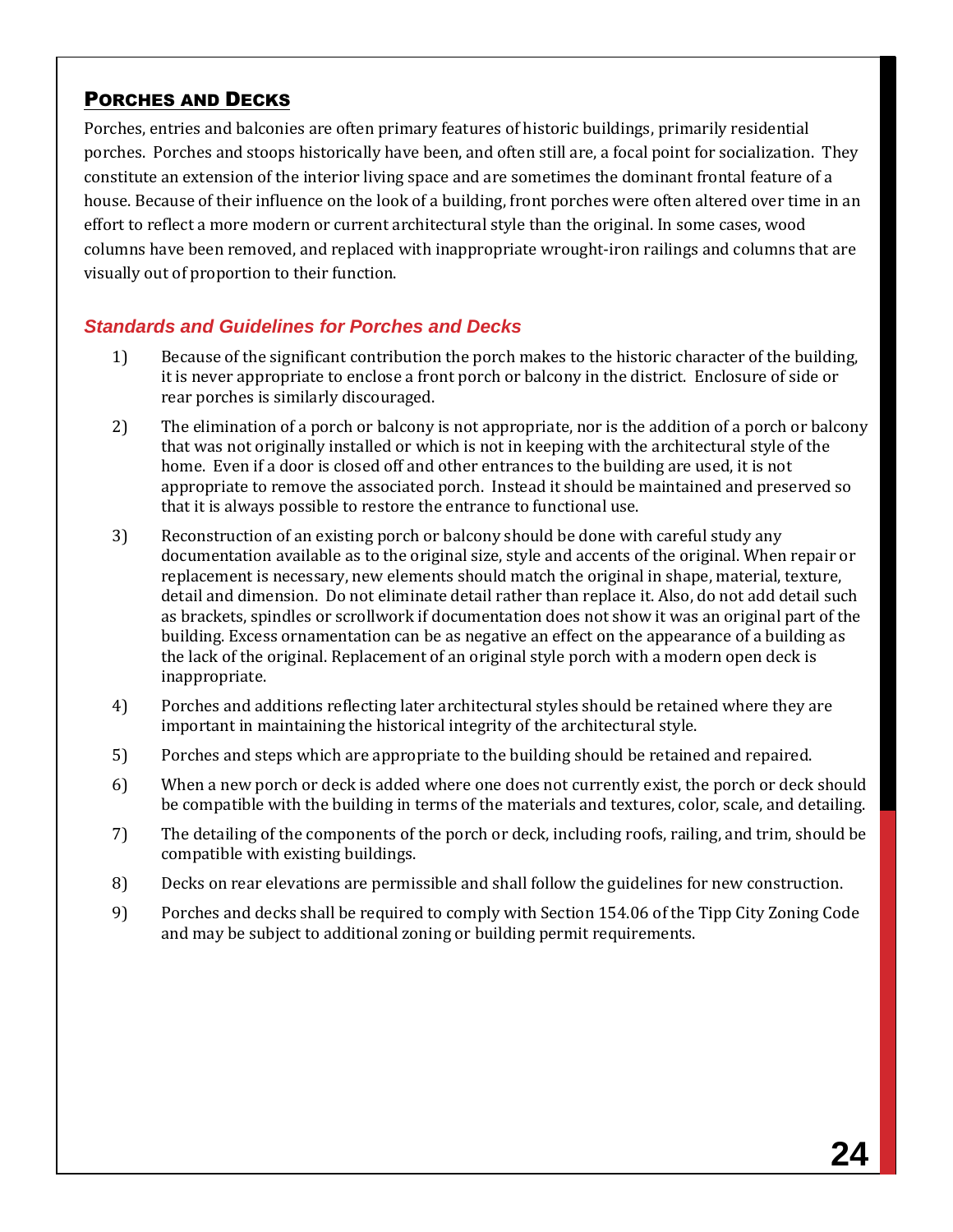# ACCESSORY STRUCTURES

Accessory structures include garages, carriage houses, springhouses, smokehouses, greenhouses, gazebos, and other structures of the like. They provide functional space while adding to the historical character of the property. Accessory buildings should complement the primary building or the site. Restoration District standards for accessory buildings are the same as those required for primary buildings.

A COA shall be required for the construction of any accessory structure.

### *Standards and Guidelines for Accessory Structures*

- 1) The accessory structure should be subordinate to the primary building. It should not "overshadow" or "outshine" the main building.
- 2) The architectural style and materials of any accessory building should generally be compatible with the principal building as should the roof type and roof slope. A flat roof should not be used, for example, on a garage behind a house with a steeply pitched gable roof.
- 3) An accessory use shall not permitted where there is no principal building on the same lot.
- 4) Accessory structures and uses shall be required to comply with Section 154.06 of the Tipp City Zoning Code and may be subject to additional zoning or building permit requirements.

# COMMERCIAL FACADES

#### *Standards and Guidelines for Commercial Facades and Storefronts*

1) Commercial buildings are the principal building type in downtown Tipp City and in other areas of Restoration District. The traditional storefront façade has the same basic components as illustrated in [Figure 10,](#page-25-0) although the size, shape, style, materials, and details may vary depending on when the building was constructed.



*Figure 10: Typical storefront components of commercial buildings.*

<span id="page-25-0"></span>2) Traditionally, commercial buildings have a well-defined opening that contains the original storefront and is usually confined to the first floor of the building. These storefronts shall not be enlarged to encompass additional floors unless it is determined that this was the original design of the building.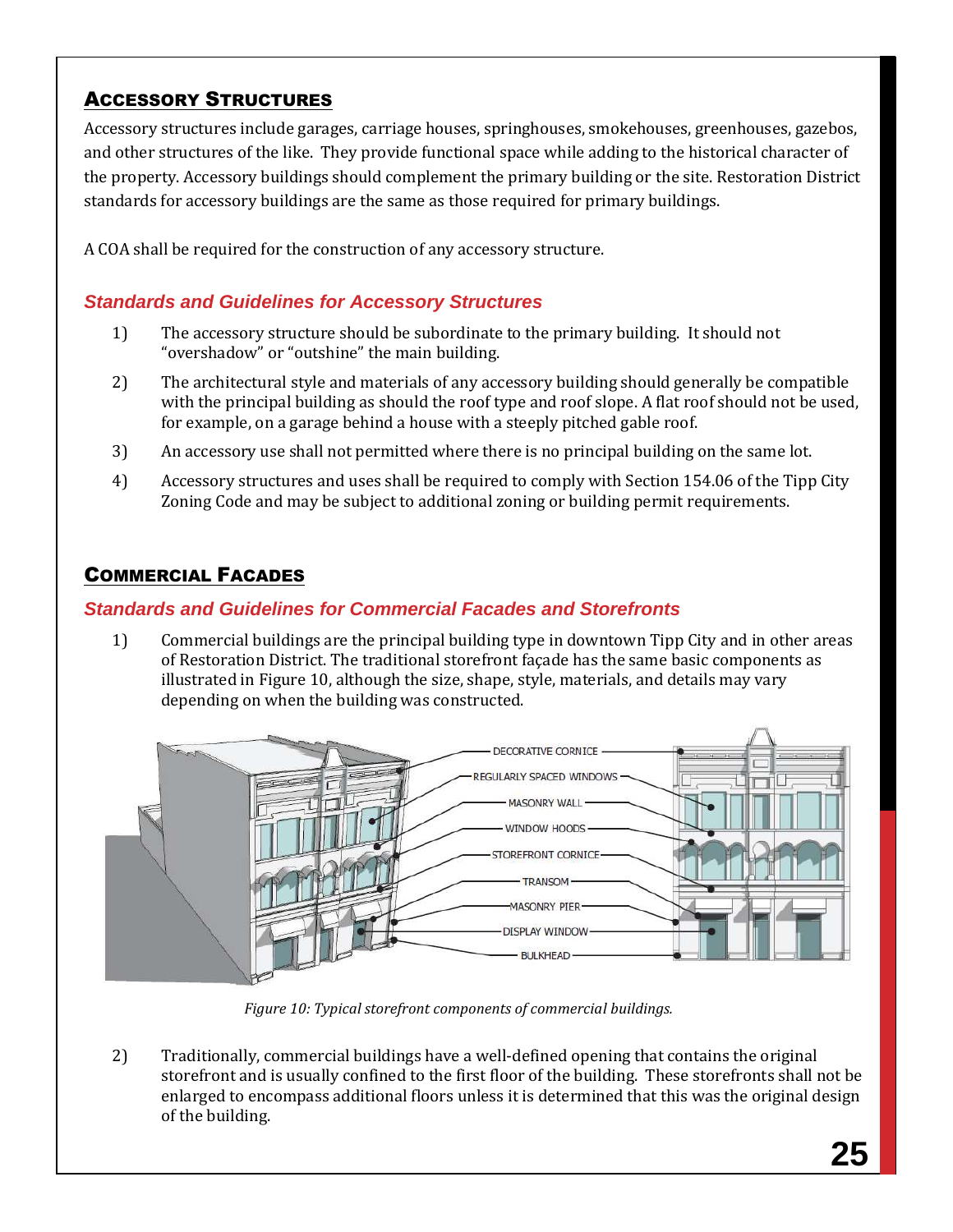- 3) Piers and columns that divide the storefront into bays, and lintels or cornices that separate the storefront from upper floors shall not be covered or removed.
- 4) Storefronts shall be located on the front façade facing a public right-of-way.
- 5) Storefronts with major projections beyond the front façade are not appropriate and shall be prohibited.
- 6) The entryway into a building shall be recessed to allow for a sheltered entry into the building.
- 7) Storefronts that area not original but has its own unique or historic character or design should be retained and repaired.



*Figure 11: These photographs illustrate appropriate facade orientation, recessed entryways, and high levels of glass and visibility on the first floor.*

- 8) In the event that the original storefront has been removed, renovated in an inappropriate manner, or irreparably damaged, a new storefront should be constructed that is consistent with the architectural style of the original building.
- 9) Inappropriate historical themes and modern architectural styles shall be avoided.
- 10) Materials and design elements such as mansard roofs with wooden shingles, rough textured wood siding, fake bricks or stone, are not appropriate materials and are prohibited from use on a storefront.
- 11) The first floor shall contain approximately 75% glass to allow for high visibility into the first floor.
- 12) Mirrored glass, shaded glass, plexi-glass, and other inappropriate or artificial glass materials shall be prohibited.
- 13) The placement of storefronts on buildings that were not original designed for storefronts should be avoided but the planning commission may authorize such a storefront if appropriate for the permitted use.
- 14) Signage should be integral to the building and its materials. Wall signs, window signs, and projecting/right-angle signs are the desired sign types.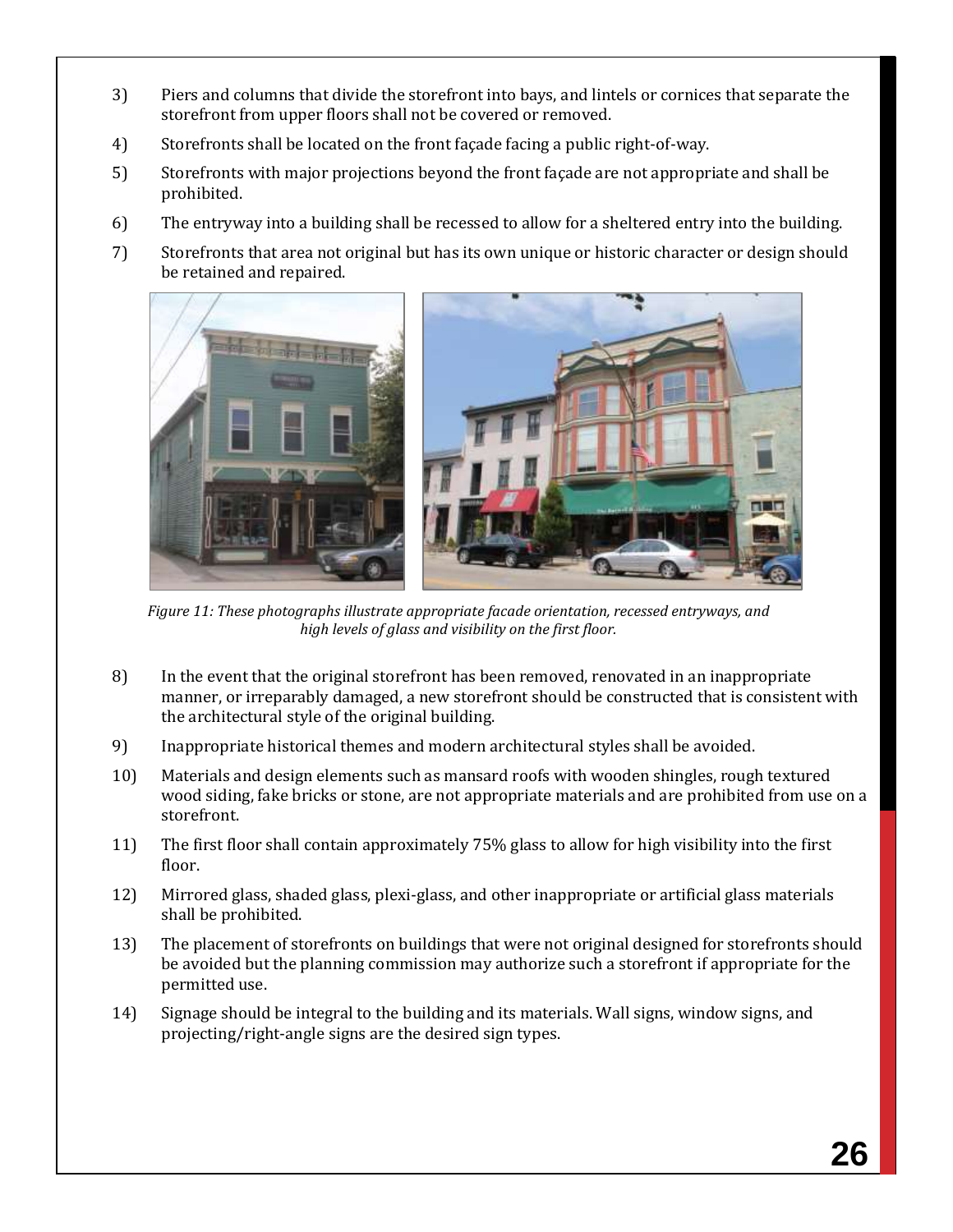# NEW CONSTRUCTION OR ADDITIONS

Even though the Restoration District is a historic district, there may be occasions where a building has to be demolished or where an applicant was to add onto an existing building. While new construction or additions are not intended to look aged, they do need to maintain a historic character to ensure compatibility with the overall district.

When reviewing new construction or additions, the Restoration Board may refer to other guidelines in this document, as appropriate. For example, if the addition includes adding a porch to the building, the Restoration Board may refer to the standards and guidelines for porches that are found earlier in this manual. The demolition of structures is addressed in the Tipp City Zoning Code.

# *Standards and Guidelines for New Construction and Additions*

- 1) New construction and additions shall be clearly differentiated so that the addition does not appear to be an original part of the historic building.
- 2) To the maximum extent feasible, any additions to an existing building should be located in the rear or in the most inconspicuous portion of the site so as to not overwhelm the original historic structure.
- 3) Additions such as balconies, decks, exterior stairs, and greenhouses may be permitted but shall be placed on non-character defining elevations such as the rear or side façade.
- 4) New additions should look new but should be compatible with the surrounding structures as outlined in this manual. Do not try to making the building look older;
- 5) The overall height of new construction should relate to that of adjacent buildings. As a general rule, new buildings should generally be the same height as the average height of existing buildings within the vicinity. The Restoration Board may authorize slightly taller buildings on corner sites to create a focal point for the intersection.



*Figure 12: The height, width, and overall proportions of infill development should be in scale with surrounding buildings. Buildings should also maintain the rhythm of window and door openings.*

- 6) The width of a new building shall be designed to continue the established rhythm of the block. If the lot is wider than 50 feet, the building façade shall be broken into smaller bays with architectural details to maintain the building rhythm.
- 7) The scale of a buildings proportions and the building's massing shall be similar in character to surrounding buildings.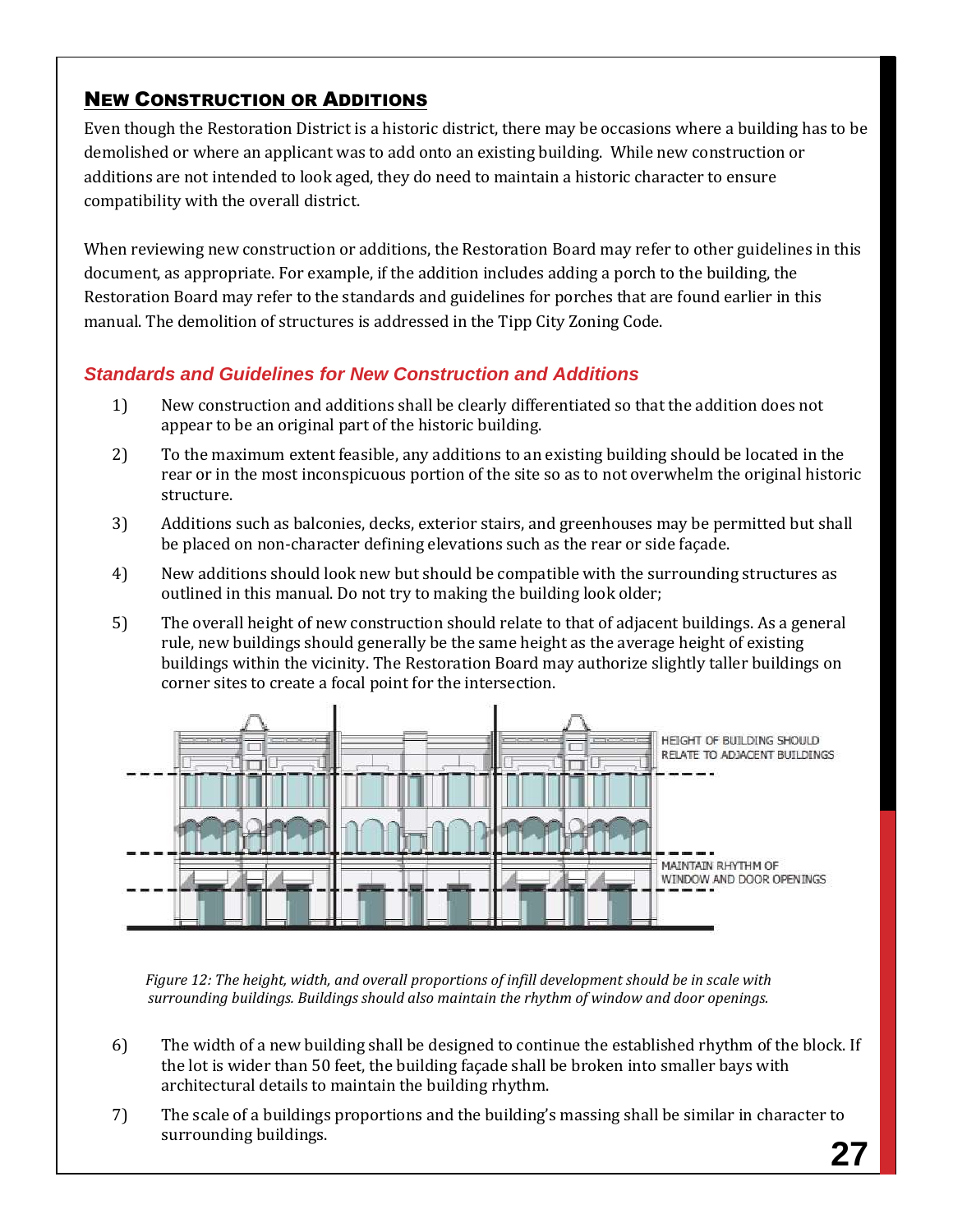

*Figure 13: The top image illustrates buildings that are constructed with appropriate heights and widths relative to the surrounding neighborhood whereas the bottom image illustrates a building that is inconsistent in height and scale.*

- 8) New buildings or additions shall maintain the same directional expression (horizontal or vertical) as surrounding buildings. Horizontal buildings can be detailed to relate to more vertical adjacent structures by breaking the façade into smaller masses and bays. Strongly horizontal or vertical façade expressions shall be avoided.
- 9) The roof shapes and forms of new buildings shall resemble, but shall not necessarily duplicate, the shape, style, and form of roofs for nearby structures. Introducing roof shapes, pitches, or materials not traditionally associated with the area or architectural style shall be prohibited.



*Figure 14: This image illustrates an infill building that would not comply with these standards of new construction in terms of height, roof styles, window and door patterns, siding, ornamentation, signage, and most other requirements in the Restoration District.*

10) Principal buildings shall be set to the back of the sidewalk or the front right-of-way. Buildings may set back from the front lot line an amount equal to the average setback of buildings within 250 of the subject building.